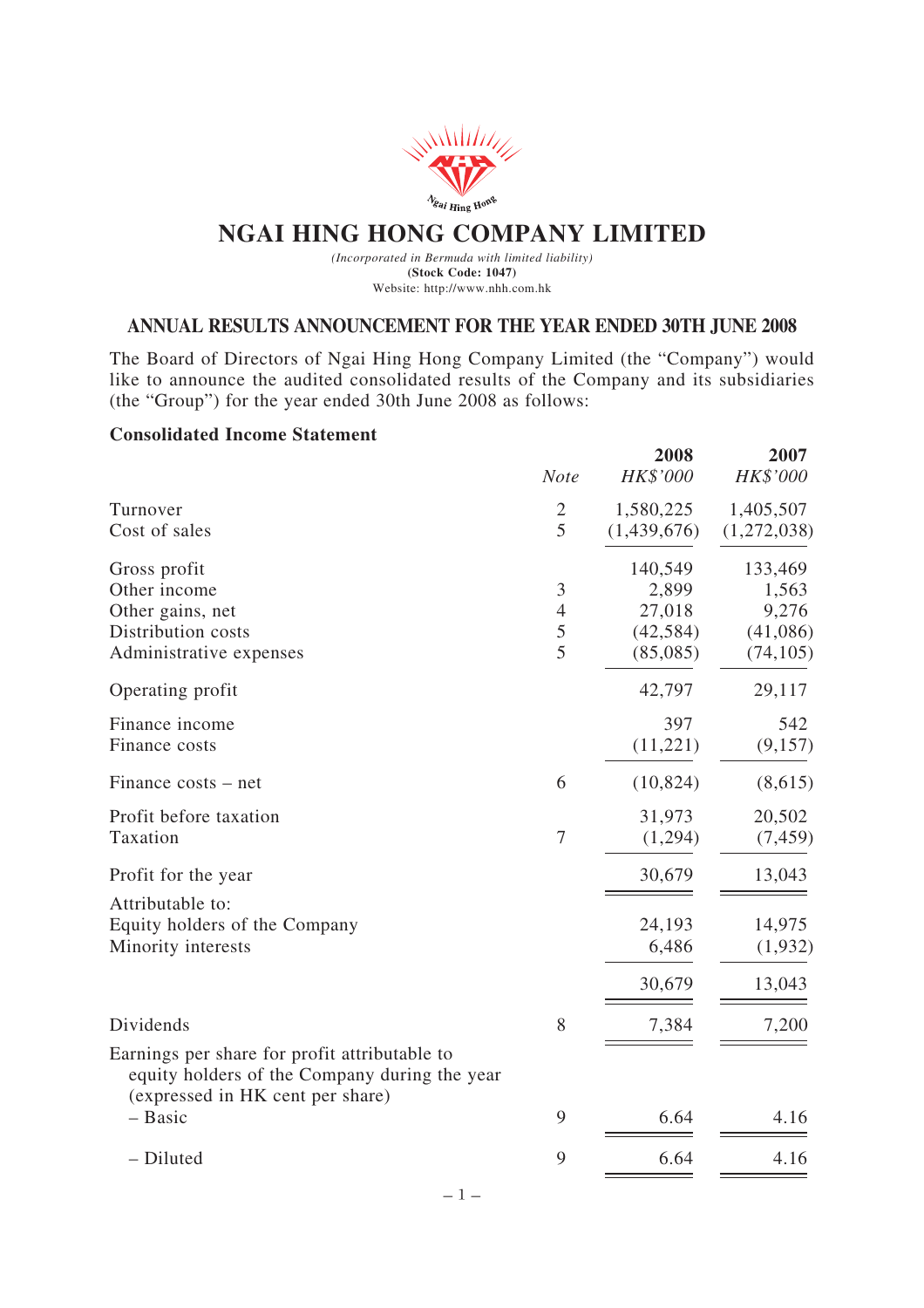## **Consolidated Balance Sheet**

|                                                    |             | 2008     | 2007     |
|----------------------------------------------------|-------------|----------|----------|
|                                                    | <b>Note</b> | HK\$'000 | HK\$'000 |
| <b>ASSETS</b>                                      |             |          |          |
| Non-current assets                                 |             |          |          |
| Property, plant and equipment                      |             | 106,700  | 103,313  |
| Leasehold land and land use rights                 |             | 16,446   | 14,756   |
| Investment properties                              |             | 24,720   | 17,400   |
| Intangible assets                                  |             | 3,200    |          |
| Available-for-sale financial assets                |             | 2,000    |          |
| Deposits for acquisition of an investment property |             | 8,125    | 6,250    |
| Deferred tax assets                                |             | 5,618    | 527      |
|                                                    |             | 166,809  | 142,246  |
| Current assets                                     |             |          |          |
| Inventories                                        |             | 204,362  | 152,802  |
| Trade and bills receivables                        | 10          | 293,799  | 316,316  |
| Other receivables, prepayments and deposits        |             | 16,429   | 15,058   |
| Tax recoverable                                    |             | 2,876    | 3,418    |
| Derivative financial instruments                   |             | 1,274    | 1,575    |
| Cash and cash equivalents                          |             | 78,882   | 59,217   |
|                                                    |             | 597,622  | 548,386  |
| Assets held for sale                               | 11          |          | 21,417   |
|                                                    |             | 597,622  | 569,803  |
| Total assets                                       |             | 764,431  | 712,049  |
| <b>EQUITY</b>                                      |             |          |          |
| Capital and reserves attributable                  |             |          |          |
| to the Company's equity holders                    |             |          |          |
| Share capital                                      |             | 36,920   | 36,000   |
| Share premium                                      |             | 62,466   | 57,611   |
| Other reserves                                     |             | 51,024   | 24,614   |
| Retained earnings                                  |             | 246,605  | 229,796  |
| Proposed dividends                                 |             | 3,692    | 3,600    |
|                                                    |             | 400,707  | 351,621  |
| Minority interests                                 |             | 17,397   | 7,444    |
| Total equity                                       |             | 418,104  | 359,065  |
|                                                    |             |          |          |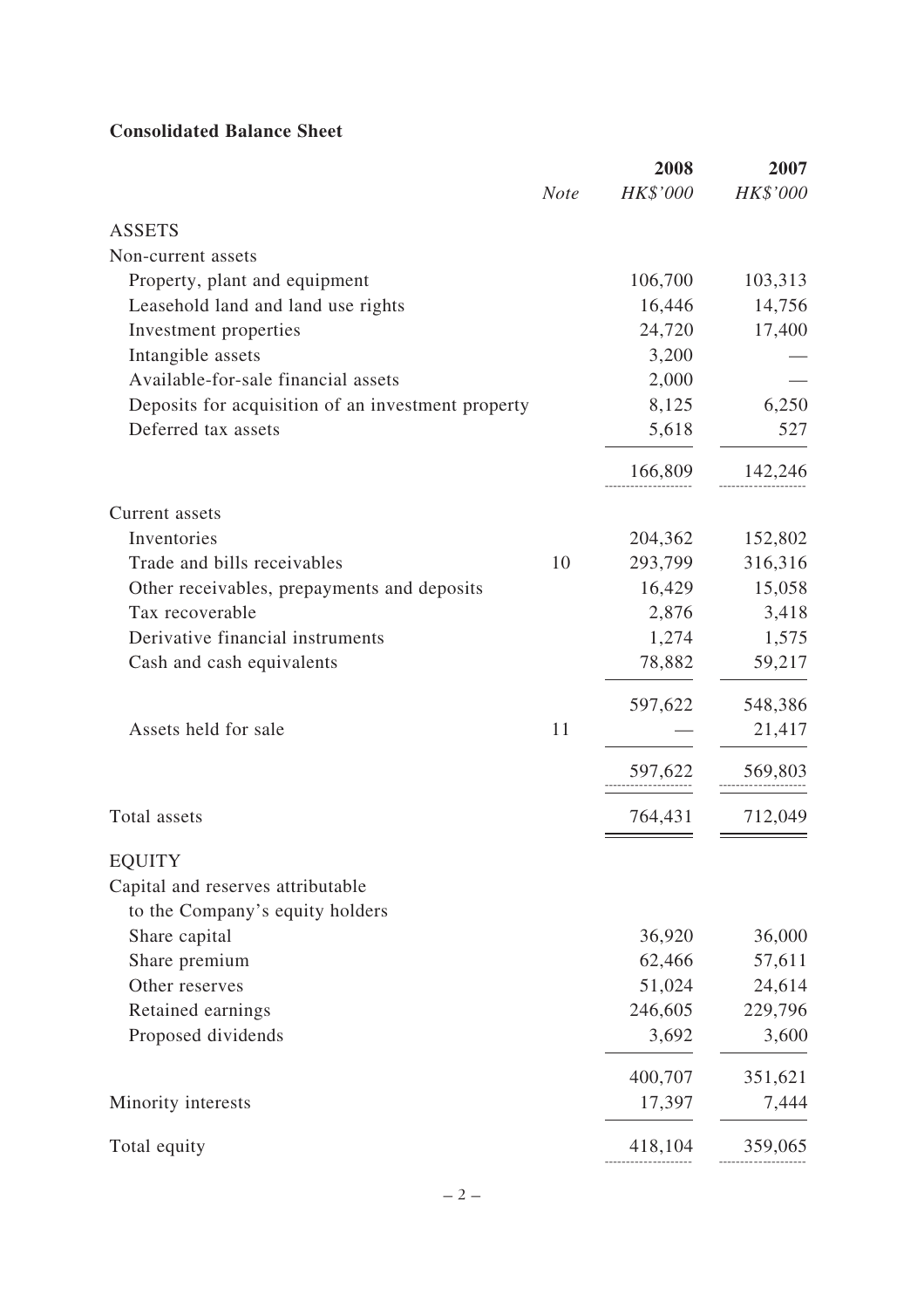|                                        |             | 2008     | 2007     |
|----------------------------------------|-------------|----------|----------|
|                                        | <b>Note</b> | HK\$'000 | HK\$'000 |
| <b>LIABILITIES</b>                     |             |          |          |
| Non-current liabilities                |             |          |          |
| Long-term bank loans                   |             | 6,523    |          |
| Obligations under finance leases       |             | 2,743    | 5,536    |
| Deferred tax liabilities               |             | 2,680    | 3,343    |
|                                        |             | 11,946   | 8,879    |
| <b>Current liabilities</b>             |             |          |          |
| Trade payables                         | 12          | 104,207  | 128,888  |
| Other payables and deposits received   |             | 10,324   | 26,884   |
| Accruals                               |             | 11,726   | 12,624   |
| Long-term bank loans - current portion |             | 2,000    |          |
| Obligations under finance leases -     |             |          |          |
| current portion                        |             | 2,764    | 5,711    |
| Short-term borrowings                  |             | 199,956  | 164,461  |
| Derivative financial instruments       |             | 352      | 603      |
| Tax payable                            |             | 3,052    | 4,934    |
|                                        |             | 334,381  | 344,105  |
| Total liabilities                      |             | 346,327  | 352,984  |
| Total equity and liabilities           |             | 764,431  | 712,049  |
| Net current assets                     |             | 263,241  | 225,698  |
| Total assets less current liabilities  |             | 430,050  | 367,944  |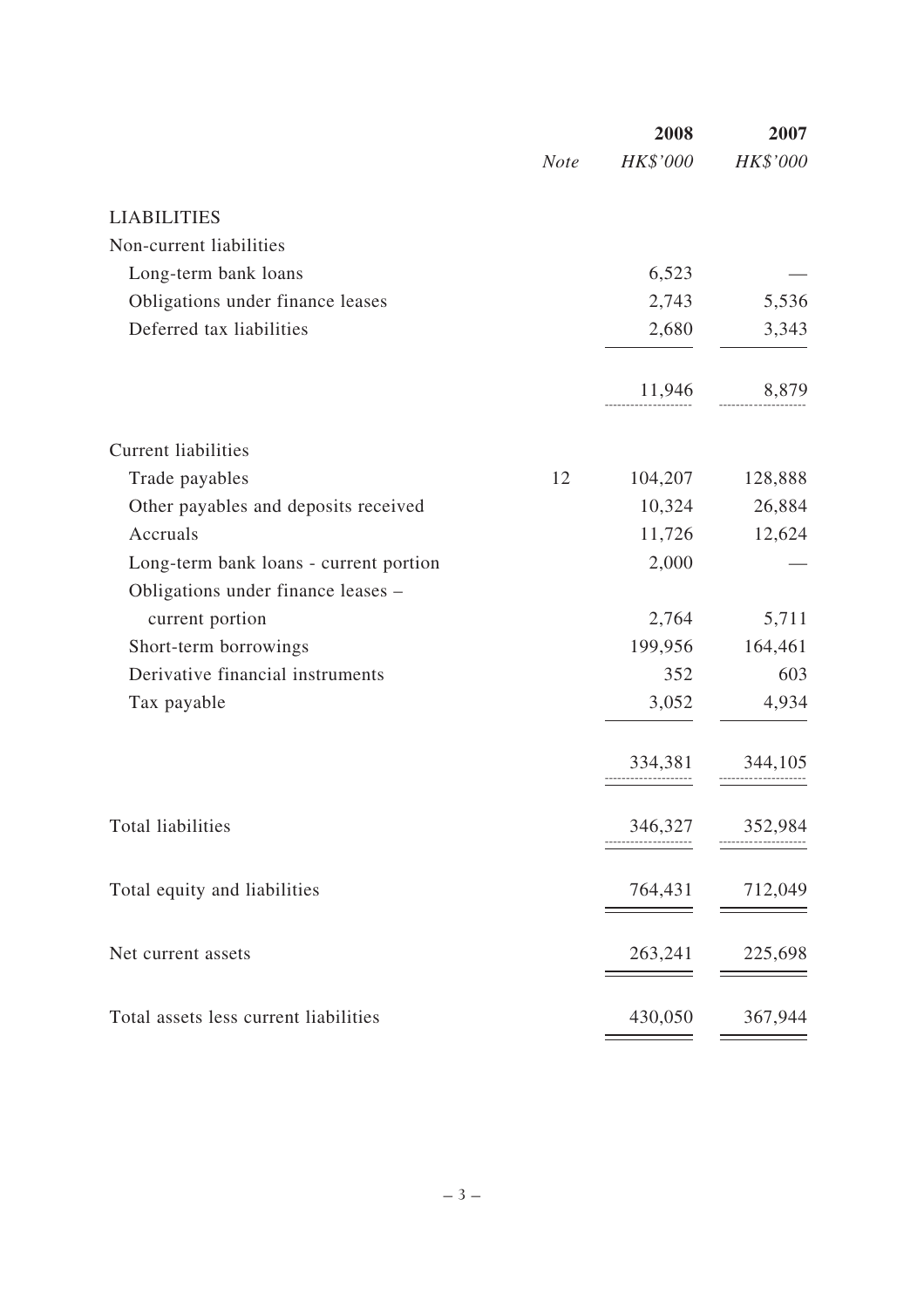#### *Notes:*

#### 1. **Basis of preparation**

The consolidated financial statements of the Company have been prepared in accordance with Hong Kong Financial Reporting Standards ("HKFRS"). The consolidated financial statements have been prepared under the historical cost convention, as modified by the revaluation of investment properties, available-for-sale financial assets, financial assets and financial liabilities (including derivative instruments) at fair value through profit or loss, which are carried at fair value.

The preparation of financial statements in conformity with HKFRS requires the use of certain critical accounting estimates. It also requires management to exercise its judgement in the process of applying the Group's accounting policies.

The following standard, amendment and interpretations to existing standards are mandatory for the financial year ended 30th June 2008:

| Hong Kong Accounting Standard<br>$("HKAS")$ 1(Amendment)                                               | Presentation of financial statements – capital disclosures |
|--------------------------------------------------------------------------------------------------------|------------------------------------------------------------|
| <b>HKFRS 7</b>                                                                                         | Financial instruments: disclosures                         |
| Hong Kong International<br>Financial Reporting<br>Interpretations Committee<br>$("HK(IFRIC)")$ -Int 10 | Interim financial reporting and impairment                 |
| HK(IFRIC)-Int 11                                                                                       | HKFRS 2 – Group and treasury share transactions            |

The adoption of above standard, amendment and interpretations to existing standards did not have any significant financial impact to the Group.

Certain comparatives have been reclassified to conform to the current year's presentation.

The following new standard, amendments to standards and interpretations have been issued but are not effective and have not been early adopted. The Group anticipates that the adoption of these standard, amendments to standards and interpretations would not result in a significant impact on the results and financial position of the Group.

| HKAS 1 (Revised)    | Presentation of Financial Statements (effective for annual<br>periods beginning on or after 1st January 2009) |
|---------------------|---------------------------------------------------------------------------------------------------------------|
| HKAS 23 (Amendment) | Borrowing Costs (effective for annual periods beginning<br>on or after 1st January 2009)                      |
| <b>HKFRS 8</b>      | Operating Segments (effective for annual periods<br>beginning on or after 1st January 2009)                   |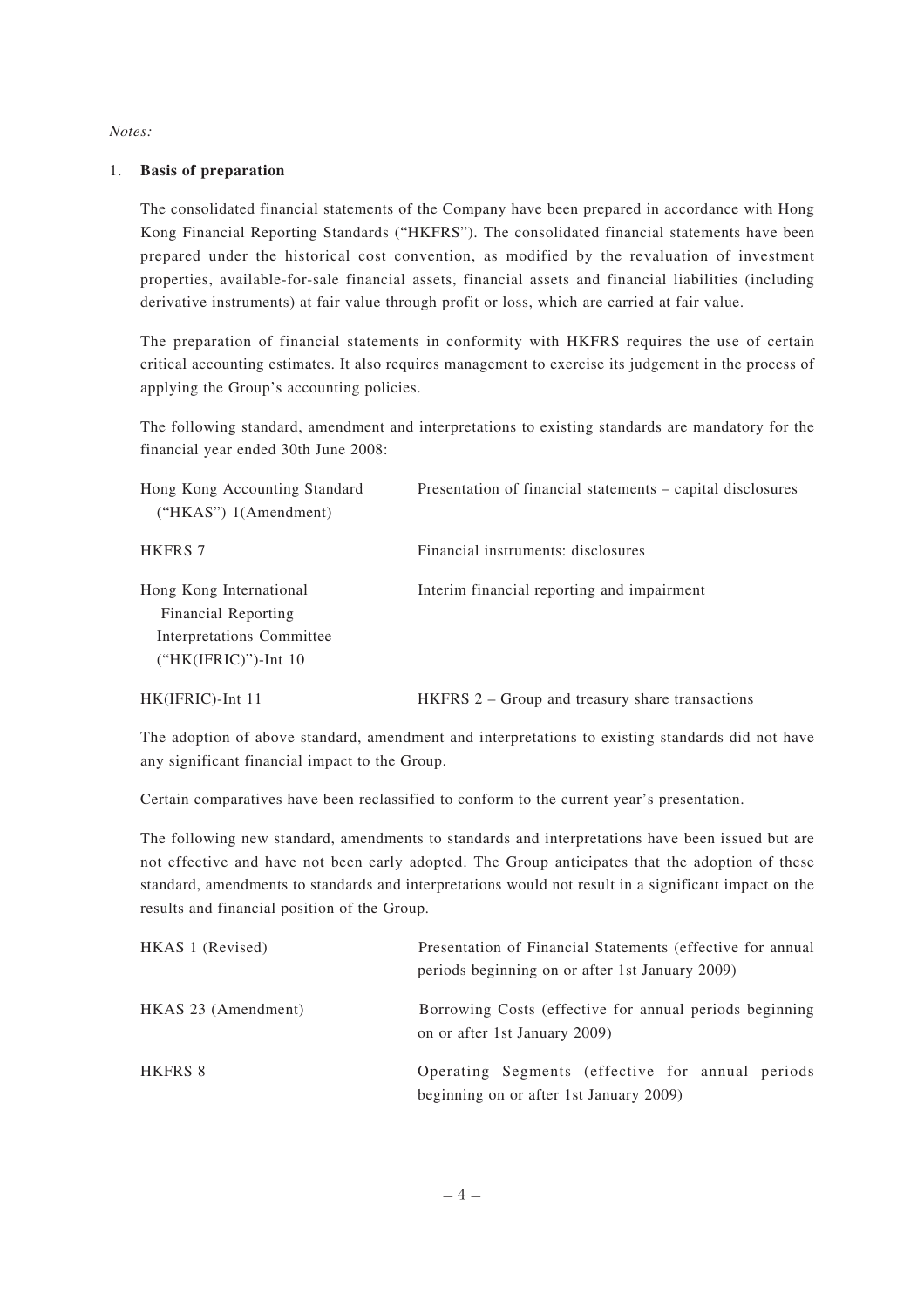| HK(IFRIC)-Int 12    | Service Concession Arrangements (effective for annual<br>periods beginning on or after 1st January 2008)                                                                          |
|---------------------|-----------------------------------------------------------------------------------------------------------------------------------------------------------------------------------|
| HK(IFRIC)-Int 13    | Customer Loyalty Programmes (effective for annual<br>periods beginning on or after 1st July 2008)                                                                                 |
| HK(IFRIC)-Int 14    | HKAS 19 - The Limit on a Defined Benefit Asset,<br>Minimum Funding Requirements and their interaction<br>(effective for annual periods beginning on or after 1st<br>January 2008) |
| $HK(IFRIC)$ -Int 15 | Agreements for the Construction of Real Estate (effective)<br>for annual period beginning on or after 1st January 2009)                                                           |
| $HK(IFRIC)$ -Int 16 | Hedges of a Net Investment in a Foreign Operation<br>(effective for annual periods beginning on or after 1st<br>October 2008)                                                     |

In addition, the following amendments to standards have also been issued but are not effective and have not been early adopted by the Group.

| HKAS 27 (Revised)                  | Consolidated and Separate Financial Statements (effective<br>from annual period beginning on or after 1st July 2009) |  |  |
|------------------------------------|----------------------------------------------------------------------------------------------------------------------|--|--|
| HKAS 32 and HKAS 1<br>(Amendments) | Puttable Financial Instruments and Obligations arising on<br>Liquidation (effective from 1st January 2009)           |  |  |
| HKFRS 2 (Amendment)                | Share-based Payment - Vesting Condition<br>and<br>Cancellations (effective from 1st January 2009)                    |  |  |
| HKFRS 3 (Revised)                  | Business Combinations (effective from 1st July 2009)                                                                 |  |  |

The Group has already commenced an assessment of the impact of these changes. The expected impact is still being assessed in detail by management.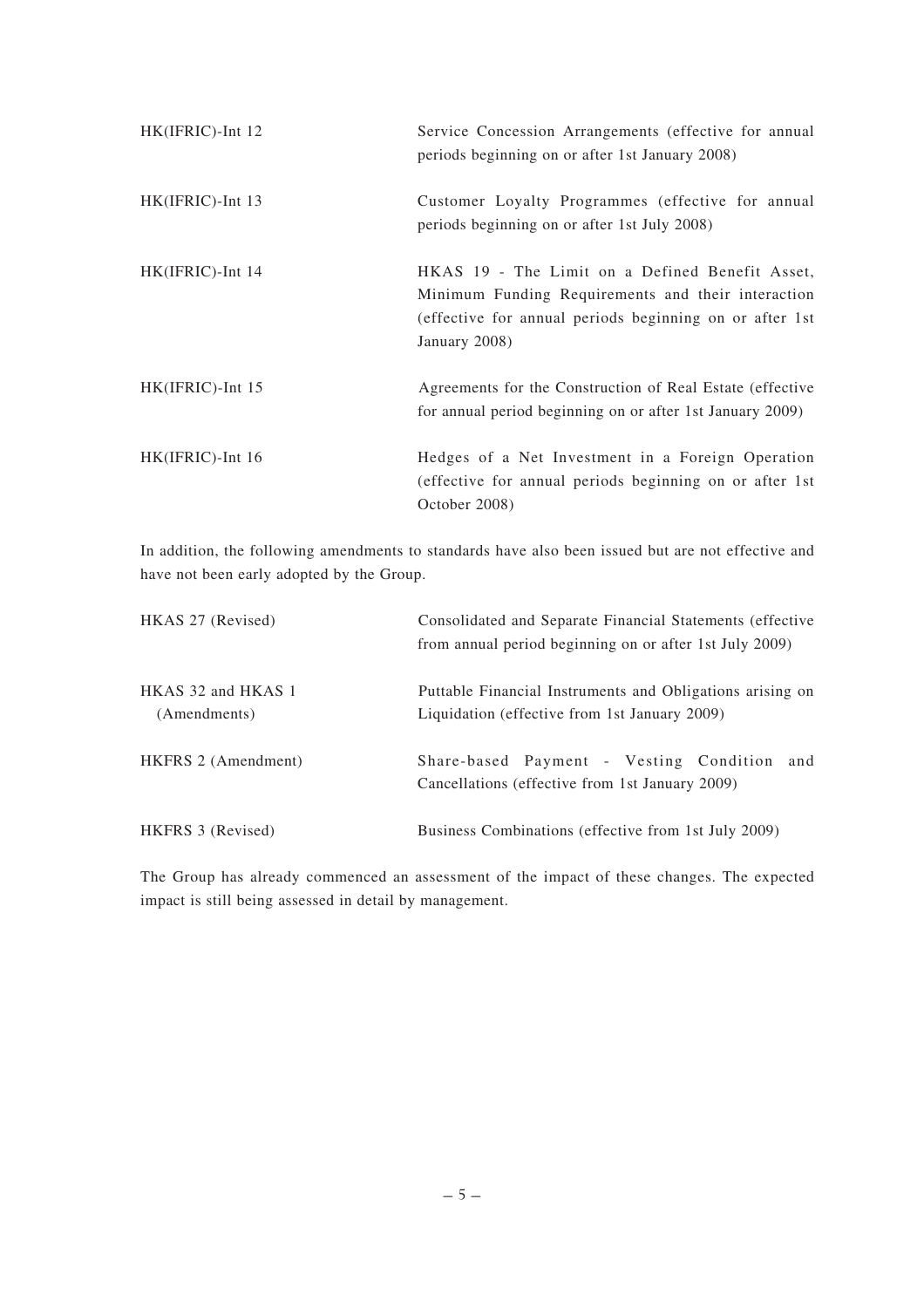#### 2. **Turnover and segment information**

The principal activity of the Company is investment holding, its subsidiaries are principally engaged in the trading and manufacturing of plastic materials, pigments, colorants, compounded plastic resins and engineering plastic products.

|               | 2008      | 2007      |
|---------------|-----------|-----------|
|               | HK\$'000  | HK\$'000  |
| Turnover      |           |           |
| Sale of goods | 1,580,225 | 1,405,507 |

An analysis of the Group's turnover and results for the year ended 30th June 2008 by geographical segment is as follows:

|                               |                          | 2008             |            |
|-------------------------------|--------------------------|------------------|------------|
|                               |                          | The People's     |            |
|                               | <b>Republic of China</b> |                  |            |
|                               |                          | excluding        |            |
|                               |                          | <b>Hong Kong</b> |            |
|                               | <b>Hong Kong</b>         | ("The PRC")      | Group      |
|                               | HK\$'000                 | HK\$'000         | HK\$'000   |
| Turnover                      |                          |                  |            |
| - Gross segment               | 1,246,902                | 452,552          | 1,699,454  |
| - Inter-segment               | (74, 130)                | (45,099)         | (119, 229) |
|                               | 1,172,772                | 407,453          | 1,580,225  |
| Segment results               | 21,907                   | 11,535           | 33,442     |
| Unallocated costs             |                          |                  | (1,469)    |
| Profit before taxation        |                          |                  | 31,973     |
| Taxation                      |                          |                  | (1,294)    |
| Profit for the year           |                          |                  | 30,679     |
| Minority interests            |                          |                  | (6, 486)   |
| Profit attributable to equity |                          |                  |            |
| holders of the Company        |                          |                  | 24,193     |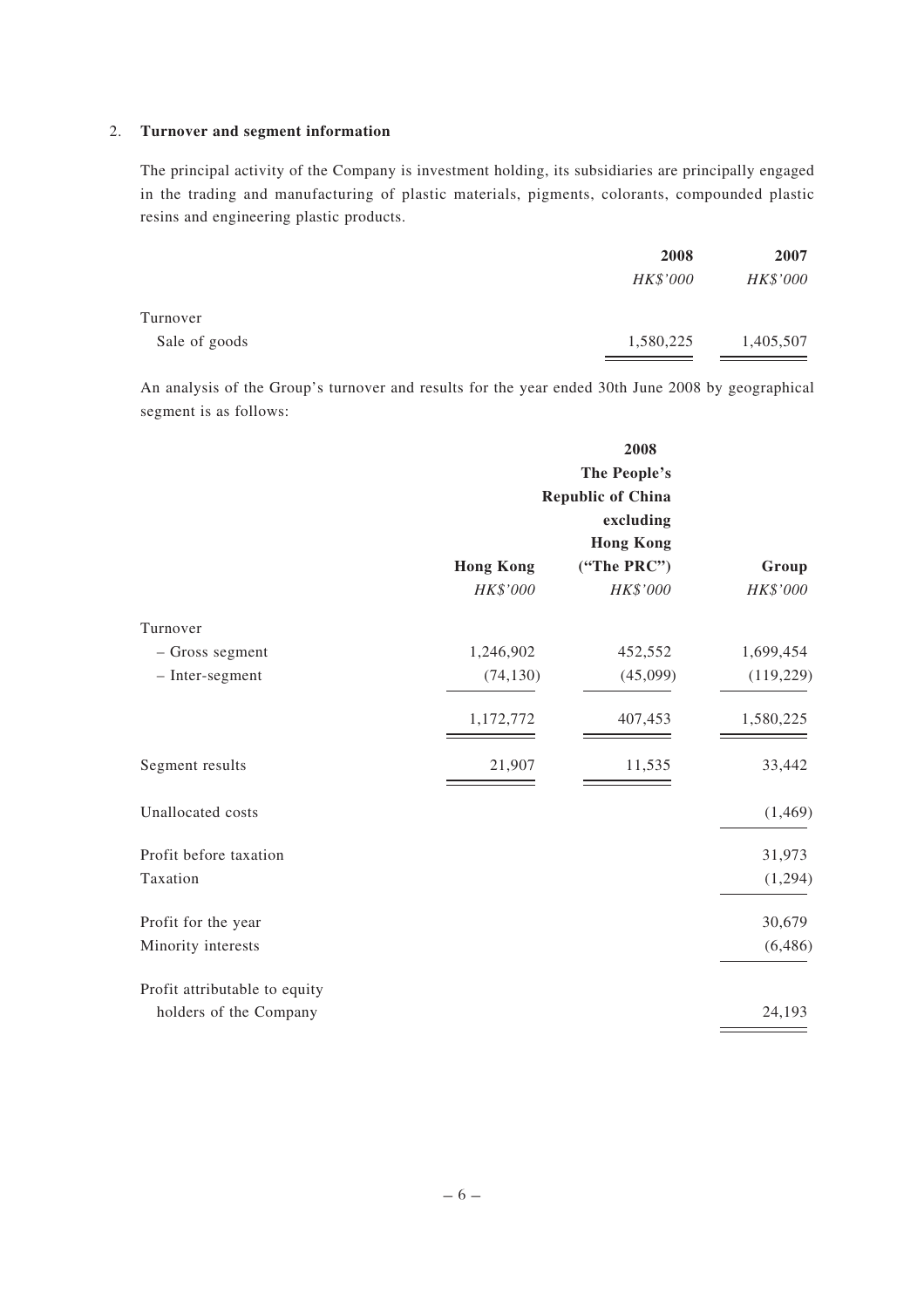The segment assets and liabilities at 30th June 2008 and other segment information for the year ended are as follows:

|                                               | 2008             |          |          |
|-----------------------------------------------|------------------|----------|----------|
|                                               | <b>Hong Kong</b> | The PRC  | Group    |
|                                               | HK\$'000         | HK\$'000 | HK\$'000 |
| Segment assets                                | 419,174          | 334,763  | 753,937  |
| Unallocated assets                            |                  |          | 10,494   |
| Total assets                                  |                  |          | 764,431  |
| Segment liabilities                           | 85,152           | 40,975   | 126,127  |
| Borrowings                                    |                  |          | 213,986  |
| Other unallocated liabilities                 |                  |          | 6,214    |
| Total liabilities                             |                  |          | 346,327  |
| Other information:                            |                  |          |          |
| Capital expenditure                           | 9,114            | 4,013    | 13,127   |
| Depreciation of property, plant and equipment | 4,728            | 10,538   | 15,266   |
| Amortisation of leasehold land and            |                  |          |          |
| land use rights                               | 228              | 186      | 414      |
| Amortisation of technical know-how            | 800              |          | 800      |
| Impairment of receivables                     | 899              | 50       | 949      |
| (Reversal of provision)/provision for         |                  |          |          |
| impairment of inventories                     | (1,011)          | 2,055    | 1,044    |

An analysis of the Group's turnover and results for the year ended 30th June 2007 by geographical segment is as follows:

|                                                      |                  | 2007      |            |
|------------------------------------------------------|------------------|-----------|------------|
|                                                      | <b>Hong Kong</b> | The PRC   | Group      |
|                                                      | HK\$'000         | HK\$'000  | HK\$'000   |
| Turnover                                             |                  |           |            |
| - Gross segment                                      | 1,180,930        | 333,513   | 1,514,443  |
| - Inter-segment                                      | (66, 766)        | (42, 170) | (108, 936) |
|                                                      | 1,114,164        | 291,343   | 1,405,507  |
| Segment results                                      | 9,558            | 13,747    | 23,305     |
| Unallocated costs                                    |                  |           | (2,803)    |
| Profit before taxation                               |                  |           | 20,502     |
| Taxation                                             |                  |           | (7, 459)   |
| Profit for the year                                  |                  |           | 13,043     |
| Minority interests                                   |                  |           | 1,932      |
| Profit attributable to equity holders of the Company |                  |           | 14,975     |
|                                                      |                  |           |            |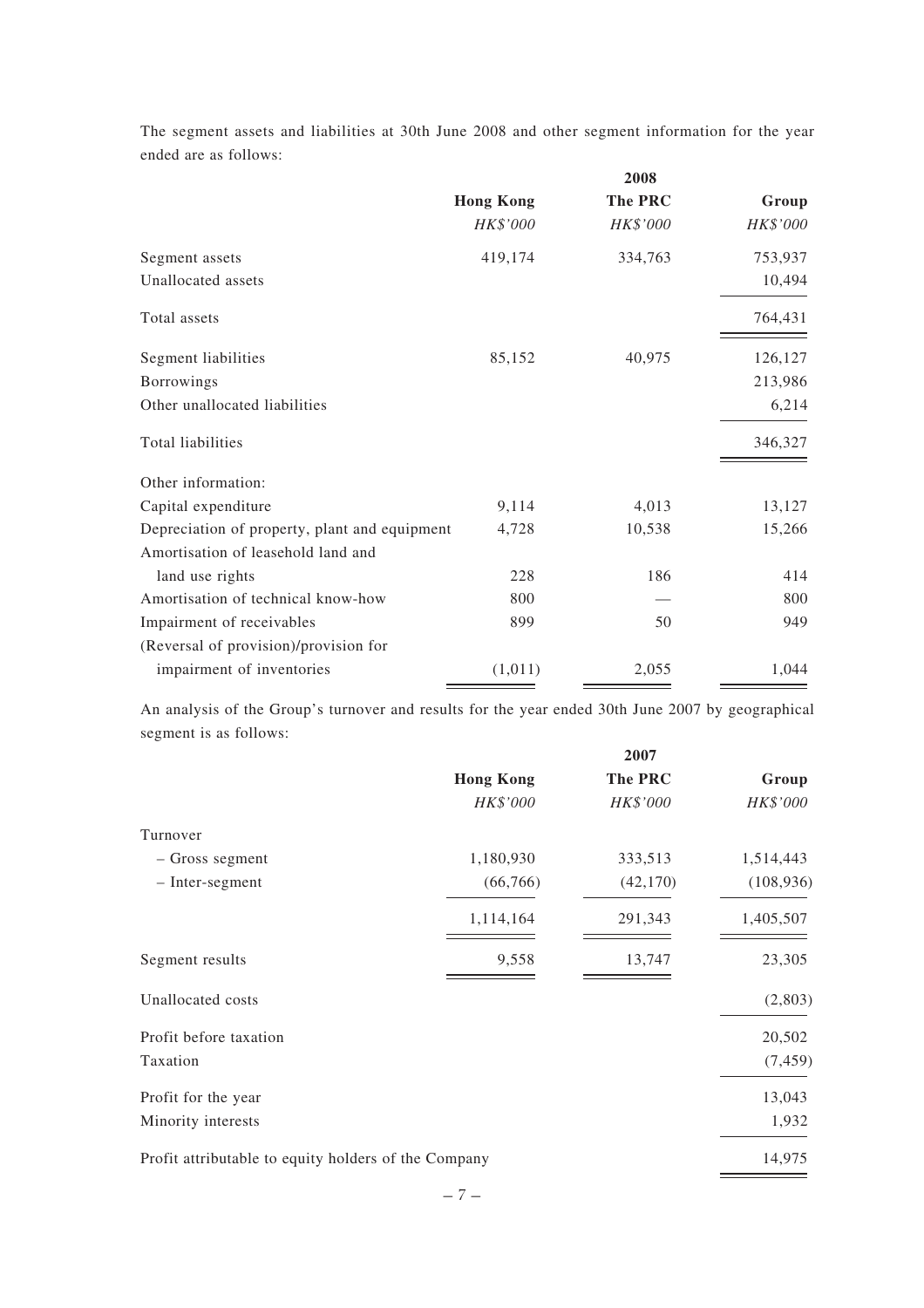The segment assets and liabilities at 30th June 2007 and other segment information for the year ended are as follows:

|                               | 2007             |                |          |
|-------------------------------|------------------|----------------|----------|
|                               | <b>Hong Kong</b> | <b>The PRC</b> | Group    |
|                               | HK\$'000         | HK\$'000       | HK\$'000 |
| Segment assets                | 443,410          | 264,476        | 707,886  |
| Unallocated assets            |                  |                | 4,163    |
| Total assets                  |                  |                | 712,049  |
| Segment liabilities           | 130,799          | 37,725         | 168,524  |
| Borrowings                    |                  |                | 175,708  |
| Other unallocated liabilities |                  |                | 8,752    |
| Total liabilities             |                  |                | 352,984  |
| Other information:            |                  |                |          |
| Capital expenditure           | 4,582            | 6,050          | 10,632   |
| Depreciation of property,     |                  |                |          |
| plant and equipment           | 7,043            | 9,054          | 16,097   |
| Amortisation of leasehold     |                  |                |          |
| land and land use rights      | 240              | 163            | 403      |
| Impairment of receivables     | 33               | 850            | 883      |
| Reversal of provision for     |                  |                |          |
| impairment of inventories     |                  | (600)          | (600)    |

Turnover and segment results are presented based on the operating locations of group companies. Unallocated costs mainly represent corporate expenses.

All the Group's turnover and operating profit are attributable to the manufacturing and trading of plastic products and accordingly no analysis of the Group's turnover and contribution to operating profit by business segment is provided.

Segment assets consist primarily of property, plant and equipment, leasehold land and land use rights, investment properties, intangible assets, inventories, deposits, trade and other receivables, derivative financial instruments and cash and cash equivalents. Unallocated assets mainly comprise tax recoverable, deferred taxation and available-for-sale finanical assets.

Segment liabilities comprise operating liabilities. Unallocated liabilities mainly comprise tax payable and deferred taxation.

Capital expenditure comprises additions to property, plant and equipment, leasehold land and land use rights, and intangible assets.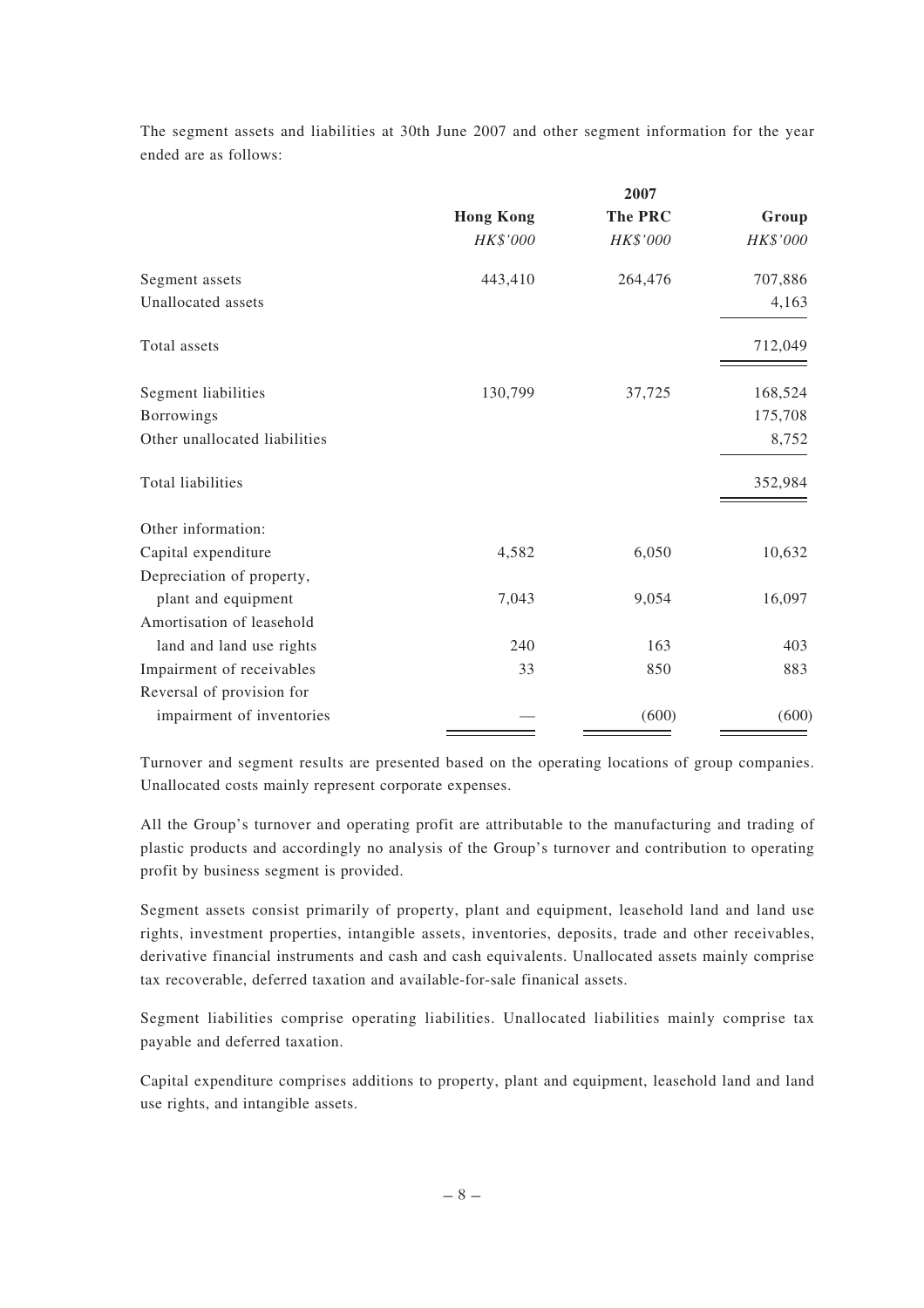#### 3. **Other income**

|               | 2008<br>HK\$'000 | 2007<br>HK\$'000 |
|---------------|------------------|------------------|
| Rental income | 2,899            | 1,563            |

Outgoings in respect of investment properties amounted to approximately HK\$307,000 (2007: HK\$284,000).

## 4. **Other gains, net**

|                                               | 2008<br>HK\$'000 | 2007<br>HK\$'000 |
|-----------------------------------------------|------------------|------------------|
|                                               |                  |                  |
| Fair value gains on investment                |                  |                  |
| properties                                    | 8,477            | 426              |
| Derivative financial instruments              |                  |                  |
| - Forward foreign exchange                    |                  |                  |
| contracts - realised                          | 2,382            | 2,440            |
| - Forward foreign exchange                    |                  |                  |
| contracts - unrealised                        | (50)             | 999              |
| Net exchange gains                            | 3,260            | 3,138            |
| Gain on disposal of an investment property    | 443              |                  |
| Gain on disposal of a business                | 13,235           |                  |
| Impairment of receivables relating            |                  |                  |
| to a disposed business                        | (729)            |                  |
| Negative goodwill arising from acquisition of |                  |                  |
| additional interests in a subsidiary          |                  | 2,273            |
|                                               | 27,018           | 9,276            |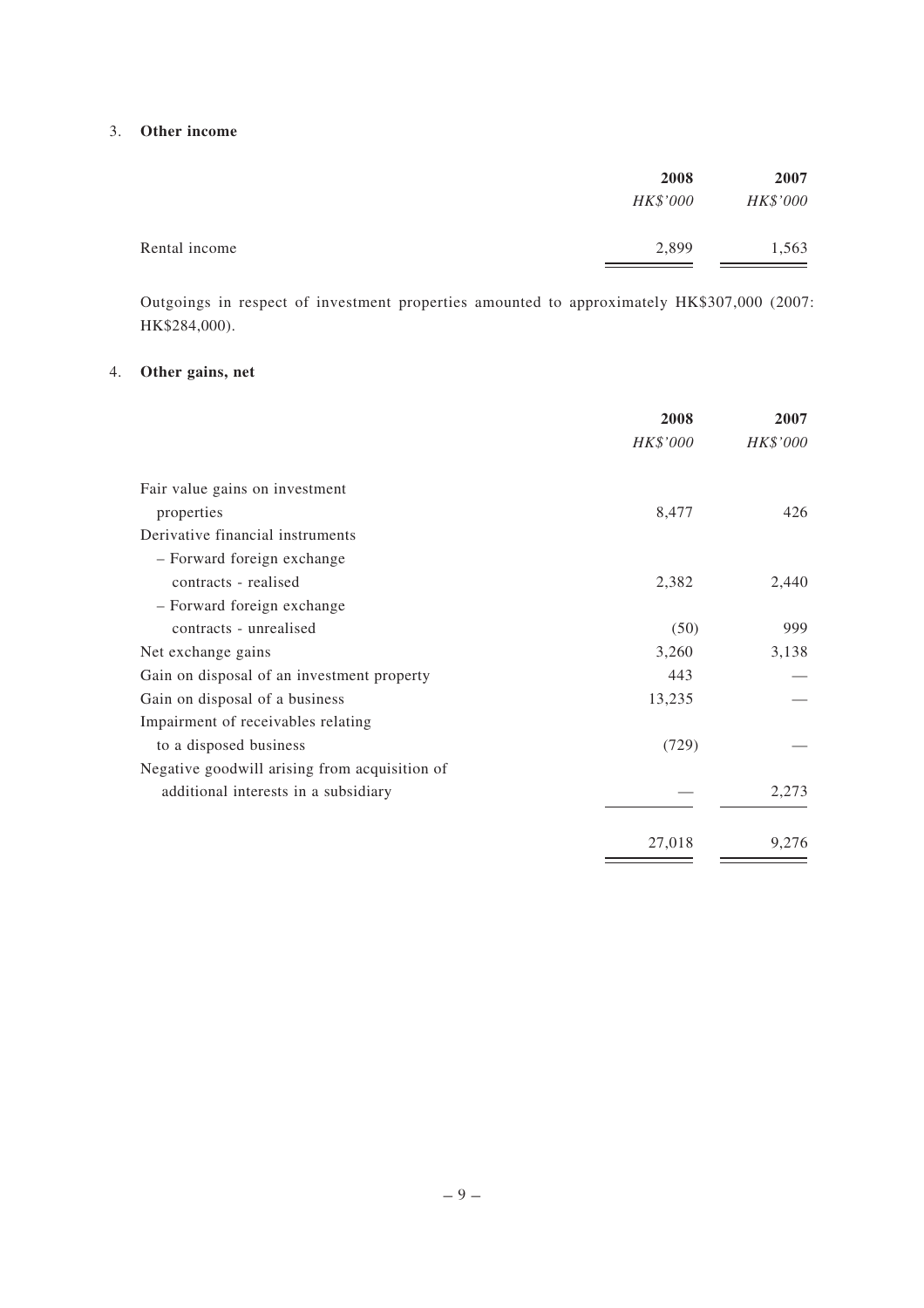## 5. **Expenses by Nature**

|                                                                   | 2008      | 2007      |
|-------------------------------------------------------------------|-----------|-----------|
|                                                                   | HK\$'000  | HK\$'000  |
| Cost of inventories sold excluding manufacturing costs            | 1,370,041 | 1,207,630 |
| Amortisation of leasehold land and land use rights                | 414       | 403       |
| Amortisation of technical know-how                                | 800       |           |
| Auditor's remuneration                                            | 1,573     | 1,354     |
| Depreciation:                                                     |           |           |
| - Owned property, plant and equipment                             | 12,815    | 11,844    |
| - Property, plant and equipment under finance leases              | 2,451     | 4,253     |
| Provision for impairment of trade receivables                     | 220       | 883       |
| Provision / (reversal of provision) for impairment of inventories | 1,044     | (600)     |
| Loss/(gain) on disposal of property, plant and equipment          | 34        | (14)      |
| Employee benefit expenses, including                              |           |           |
| directors' emoluments                                             | 83,080    | 72,998    |
| Operating lease rentals in respect of land and buildings          | 8,730     | 7,743     |
| Repair and maintenance expense                                    | 4,726     | 4,011     |
| Transportation and packaging expenses                             | 22,360    | 20,735    |
| Travelling and office expense                                     | 13,573    | 12,499    |
| Utility expenses                                                  | 13,965    | 12,796    |
| Other expenses                                                    | 31,519    | 30,694    |
| Total costs of sales, distribution costs                          |           |           |
| and administrative expenses                                       | 1,567,345 | 1,387,229 |
| Representing:                                                     |           |           |
| Cost of sales                                                     | 1,439,676 | 1,272,038 |
| Distribution costs                                                | 42,584    | 41,086    |
| Administrative expenses                                           | 85,085    | 74,105    |
|                                                                   | 1,567,345 | 1,387,229 |
|                                                                   |           |           |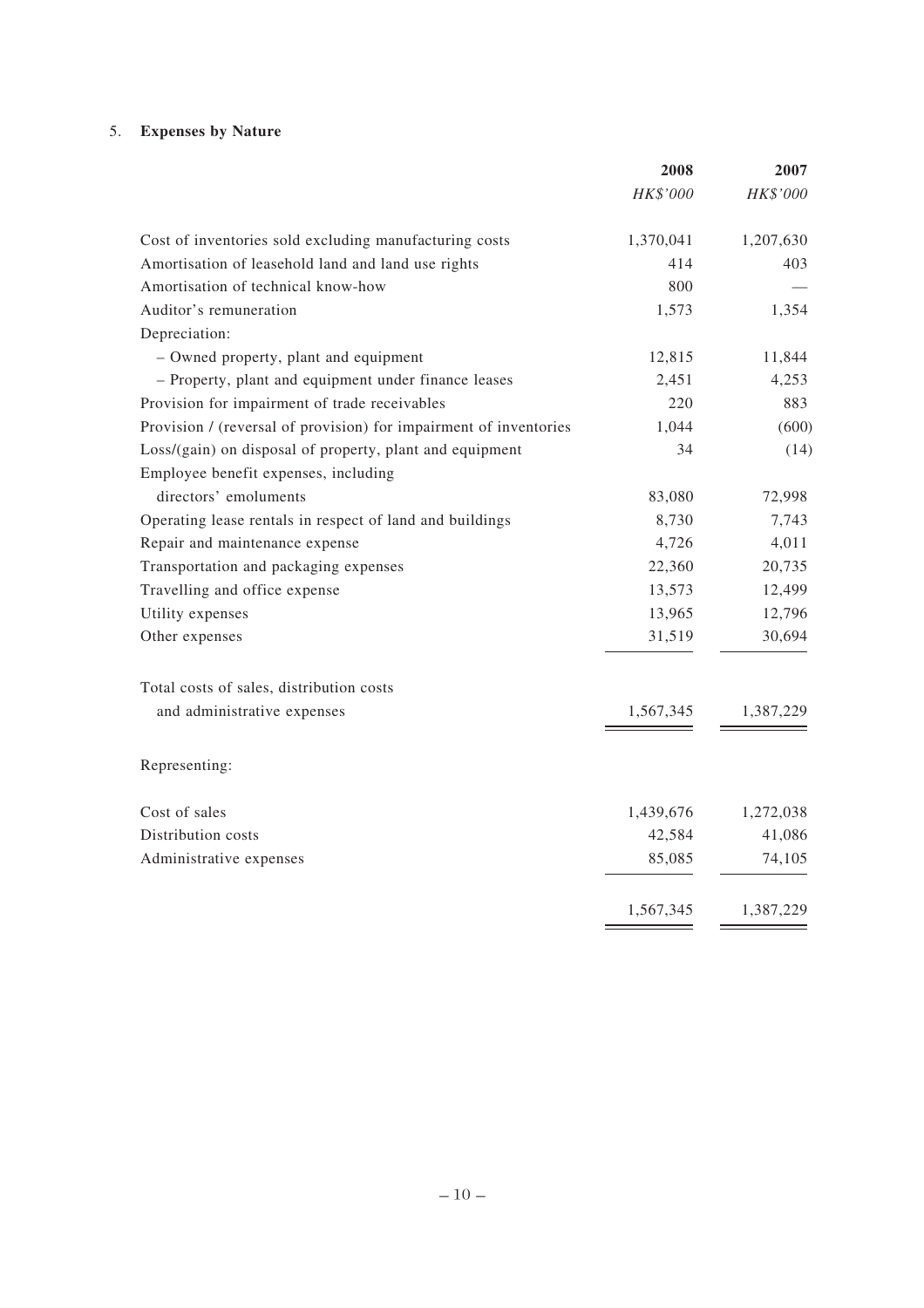#### 6. **Finance income and costs**

|                                                                  | 2008      | 2007     |
|------------------------------------------------------------------|-----------|----------|
|                                                                  | HK\$'000  | HK\$'000 |
| Finance income:                                                  |           |          |
| - Interest income from bank deposits                             | 397       | 542      |
| Finance costs:                                                   |           |          |
| - Interest on bank borrowings wholly repayable within five years | (10, 812) | (8, 347) |
| - Interest element of finance leases                             | (409)     | (810)    |
|                                                                  | (11,221)  | (9,157)  |
| Finance costs – net                                              | (10, 824) | (8,615)  |

#### 7. **Taxation**

Hong Kong profits tax has been provided for at the rate of 16.5% (2007: 17.5%) on the estimated assessable profit for the year. Taxation on the Group's subsidiaries established and operate in the PRC has been calculated at the rates of taxation as applicable to the relevant subsidiaries.

The amount of taxation charged to the consolidated income statement represents:

| 2008     | 2007     |
|----------|----------|
| HK\$'000 | HK\$'000 |
|          |          |
| 3,216    | 2,540    |
| 5,267    | 1,913    |
| (1, 435) | (155)    |
| 7,048    | 4,298    |
| (5,754)  | 1,743    |
|          | 1,418    |
| 1,294    | 7,459    |
|          |          |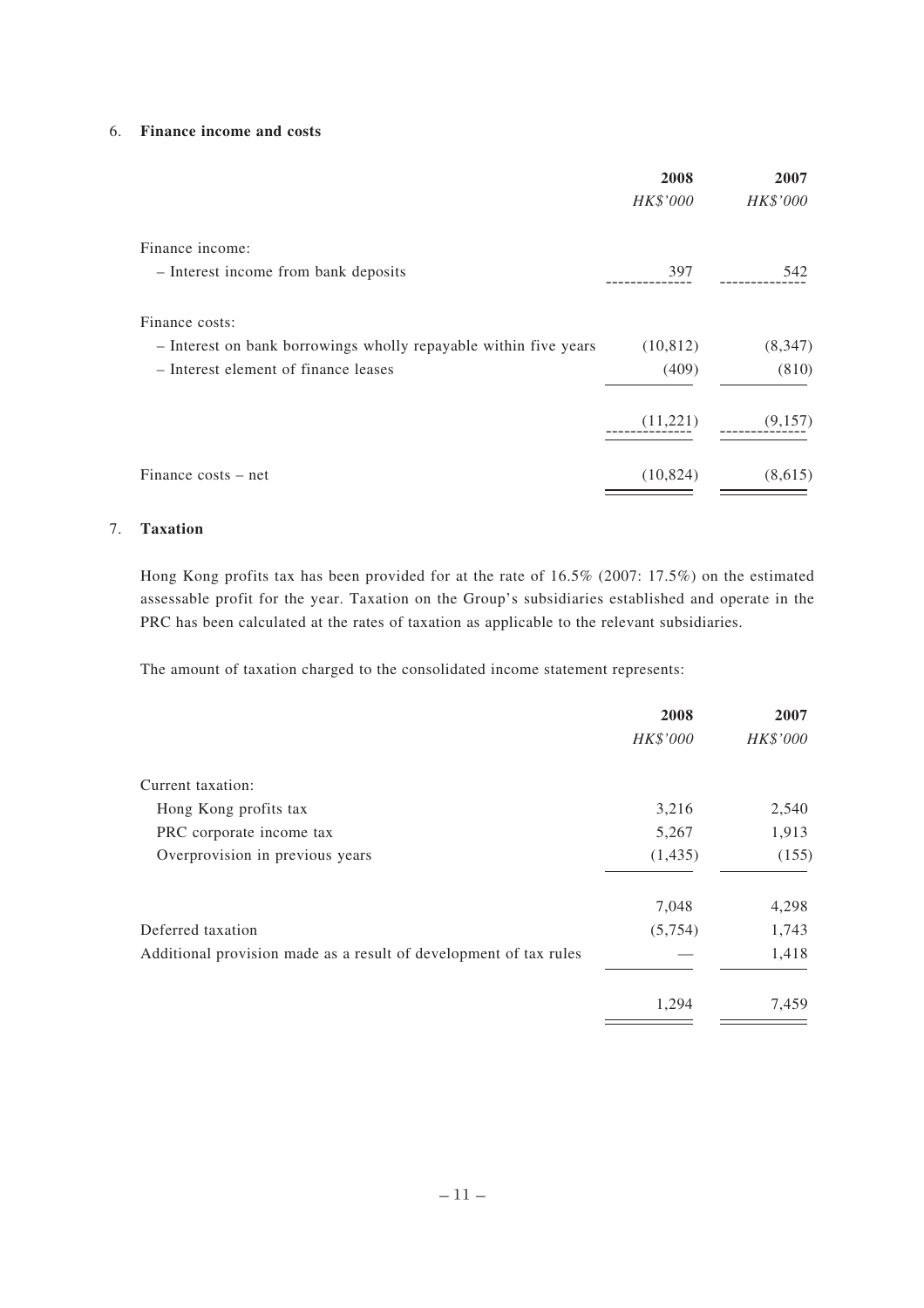#### 8. **Dividends**

|                                                                                                                           | 2008<br>HK\$'000 | 2007<br>HK\$'000 |
|---------------------------------------------------------------------------------------------------------------------------|------------------|------------------|
| Interim, paid, of HK1.0 cent (2007: HK 1.0 cent) per ordinary share<br>Final, proposed, of HK1.0 cent (2007: HK 1.0 cent) | 3,692            | 3,600            |
| per ordinary share (note)                                                                                                 | 3,692            | 3,600            |
|                                                                                                                           | 7.384            | 7,200            |

#### Note:

At a meeting held on 3rd October 2008, the Directors proposed a final dividend of HK1.0 cent per ordinary share. This proposed dividend is not reflected as a dividend payable in these financial statements and will be reflected as an appropriation of retained earnings for the year ending 30th June 2009.

#### 9. **Earnings per share**

#### **Basic**

Basic earnings per share is calculated by dividing the profit attributable to equity holders of the Company by the weighted average number of ordinary shares in issue during the year.

|                                                                 | 2008          | 2007        |
|-----------------------------------------------------------------|---------------|-------------|
| Profit attributable to equity holders of the Company (HK\$'000) | 24.193        | 14,975      |
| Weighted average number of ordinary shares in issue             | 364, 343, 000 | 360,000,000 |
| Basic earnings per share (HK cents per share)                   | 6.64          | 4.16        |

#### **Diluted**

Diluted earnings per share is calculated by adjusting the weighted average number of ordinary shares outstanding to assume conversion of dilutive potential ordinary shares arising from the Company's share options. Dilutive earnings per share for the years ended 30th June 2008 and 2007 equal basic earnings per share as the exercise of the outstanding share options would be antidilutive.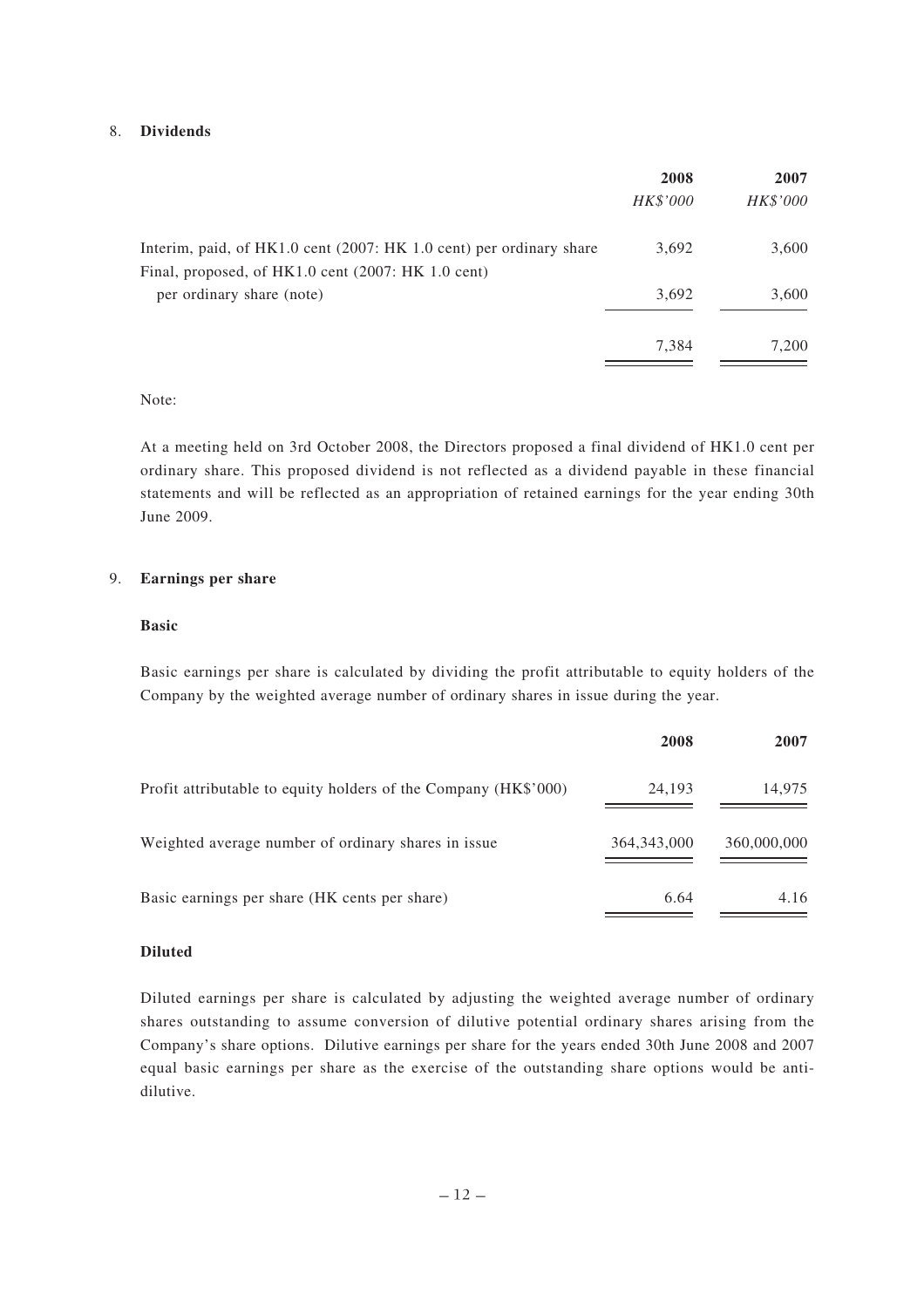#### 10. **Trade and bills receivables**

| 2008     | 2007     |
|----------|----------|
| HK\$'000 | HK\$'000 |
| 271,369  | 291,883  |
| (2,824)  | (1,734)  |
| 268,545  | 290,149  |
| 25,254   | 26,167   |
| 293,799  | 316,316  |
|          |          |

The majority of the Group's sales are with credit terms of 30 to 90 days. The remaining amounts are on letter of credit or documents against payment. The ageing analysis of trade receivables by invoice date is as follows:

|               | 2008     | 2007     |
|---------------|----------|----------|
|               | HK\$'000 | HK\$'000 |
| Below 90 days | 241,097  | 262,774  |
| 91 - 180 days | 19,650   | 23,910   |
| Over 180 days | 10,622   | 5,199    |
|               | 271,369  | 291,883  |

Bills receivable are mainly with maturity period of within 90 days.

A subsidiary of the Group transferred certain bills of exchange amounting to approximately HK\$10,563,000 (2007: HK\$7,083,000) with recourse in exchange for cash as at 30th June 2008. The transactions have been accounted for as collateralised bank advances.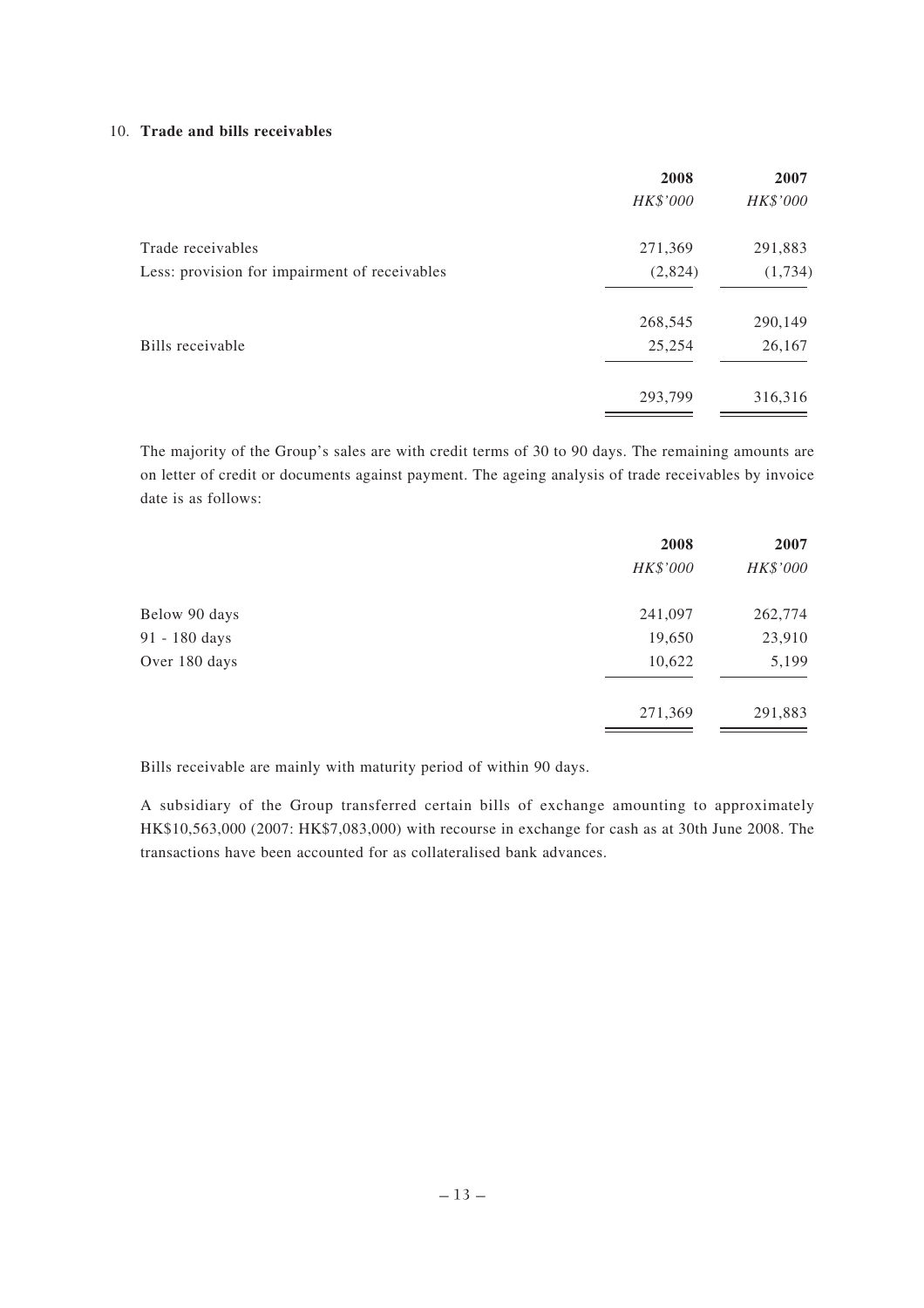#### 11. **Assets held for sale**

Pursuant to an agreement entered into between the Group and certain third parties dated 19th October 2006, the Group agreed to dispose of certain assets, representing the business of Ngai Hing PlastChem Company Limited, a subsidiary of the Group, to the relevant parties. Details of these assets held for sale as a disposal group at 30th June 2007 were as follows:

|                                | 2008     | 2007     |
|--------------------------------|----------|----------|
|                                | HK\$'000 | HK\$'000 |
| Property, plant and equipments |          | 7,460    |
| Inventories                    |          | 4,588    |
| Prepayments                    |          | 115      |
| Cash and cash equivalents      |          | 9,254    |
|                                |          | 21,417   |

Immediately before the completion of the disposal, the carrying value of the relevant assets held for sale as a disposal group and the costs directly attributable to the disposal amounted to HK\$29,877,000. The disposal was completed on 31st December 2007 at a final consideration of HK\$43,112,000. Consequently a gain on disposal of a business amounting to HK\$13,235,000 was recorded for the year.

#### 12. **Trade payables**

A majority of the suppliers are on open account. Certain suppliers grant credit period of 30 to 90 days to the Group.

The ageing analysis of the trade payables is as follows:

|               | 2008     | 2007     |
|---------------|----------|----------|
|               | HK\$'000 | HK\$'000 |
| Below 90 days | 103,085  | 124,547  |
| 91 - 180 days | 432      | 3,895    |
| Over 180 days | 690      | 446      |
|               | 104,207  | 128,888  |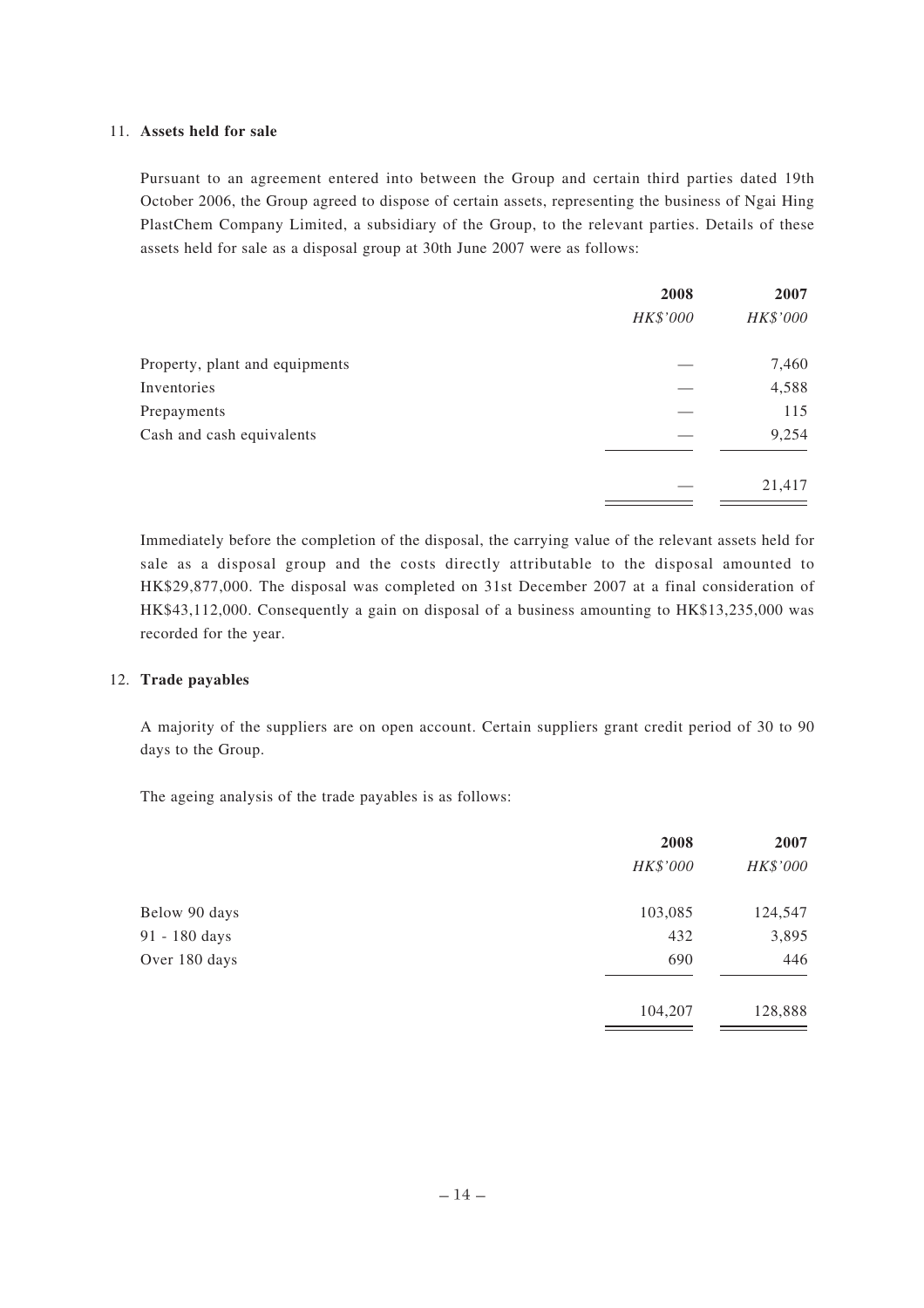#### 13. **Commitments**

(a) Capital commitments

At 30th June 2008, the Group had the following capital commitments for addition of property, plant and equipment:

|                                                                      | 2008<br>HK\$'000 | 2007<br>HK\$'000 |
|----------------------------------------------------------------------|------------------|------------------|
| Contracted but not provided for<br>Authorised but not contracted for | 7,236            | 6,863            |
|                                                                      | 7,236            | 6,863            |

### (b) Commitment under operating leases

As at 30th June 2008, the Group had future aggregate minimum lease payments under noncancellable operating leases in respect of land and buildings as follows:

|                                                   | 2008     | 2007     |
|---------------------------------------------------|----------|----------|
|                                                   | HK\$'000 | HK\$'000 |
| Not later than one year                           | 8,910    | 2,630    |
| Later than one year and not later than five years | 16,637   | 3,079    |
| Later than five years                             | 295      | 97       |
|                                                   | 25,842   | 5,806    |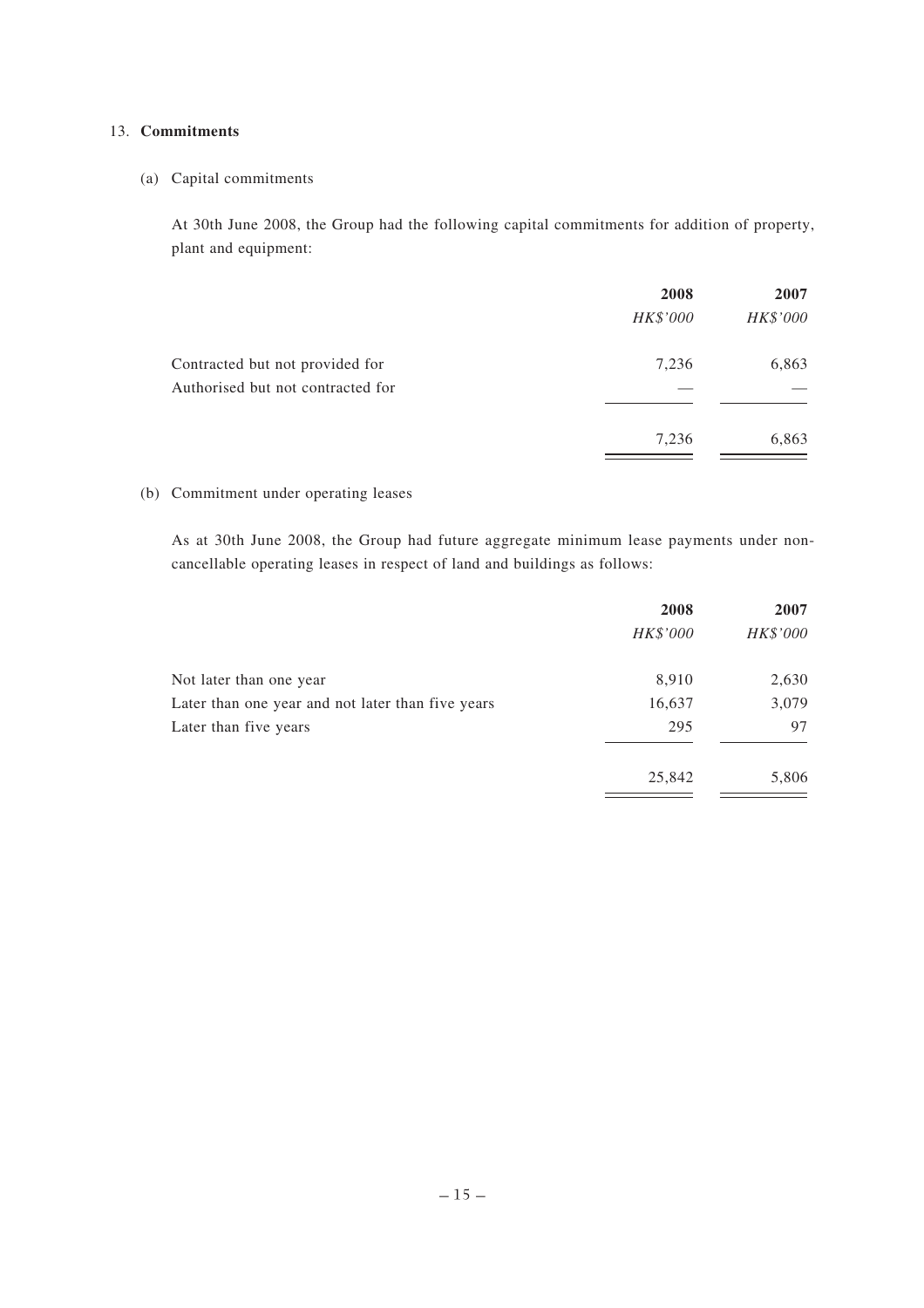### **DIVIDENDS**

The directors have resolved to recommend the payment of a final dividend of HK1.0 cent per share for the year ended 30th June 2008 (2007: HK1.0 cent). The proposed final dividend, together with the interim dividend of HK1.0 cent (2007: HK1.0 cent) paid on 10th April 2008, will make a total distribution of HK2.0 cents per share for the year. The proposed final dividend, if approved at the forthcoming Annual General Meeting, will be payable in cash on or about 3rd December 2008 to members whose names appear on the Register of Members of the Company on 26th November 2008.

### **CLOSURE OF REGISTER OF MEMBERS**

The Register of Members of the Company will be closed from Friday, 21st November 2008 to Wednesday, 26th November 2008 (both dates inclusive) during which period no transfer of shares will be registered. In order to qualify for the proposed final dividend to be approved at the meeting, all properly completed transfer forms accompanied by the relevant share certificates must be lodged with the Company's branch share registrar in Hong Kong, Union Registrars Limited, Rooms 1901-02 Fook Lee Commercial Centre, Town Place, 33 Lockhart Road, Wanchai, Hong Kong not later than 4:00 p.m. on Thursday, 20th November 2008.

### **BUSINESS REVIEW**

In the year under review, the Group's turnover rose 12% to HK\$1,580,225,000 as compared with last year, attributable mainly to the increased sales of plastics trading and engineering plastic products. Its gross profit also increased by 5% year-on-year to HK\$140,549,000. Of the profit attributable to equity holders amounting to HK\$24,193,000, an over 60% increase compared to that of last year, approximately HK\$13,235,000 was gain from disposal of the subsidiary in PVC business to PolyOne Corporation ("PolyOne") completed in December 2007. The Group also recorded a property revaluation gain of approximately HK\$8,477,000.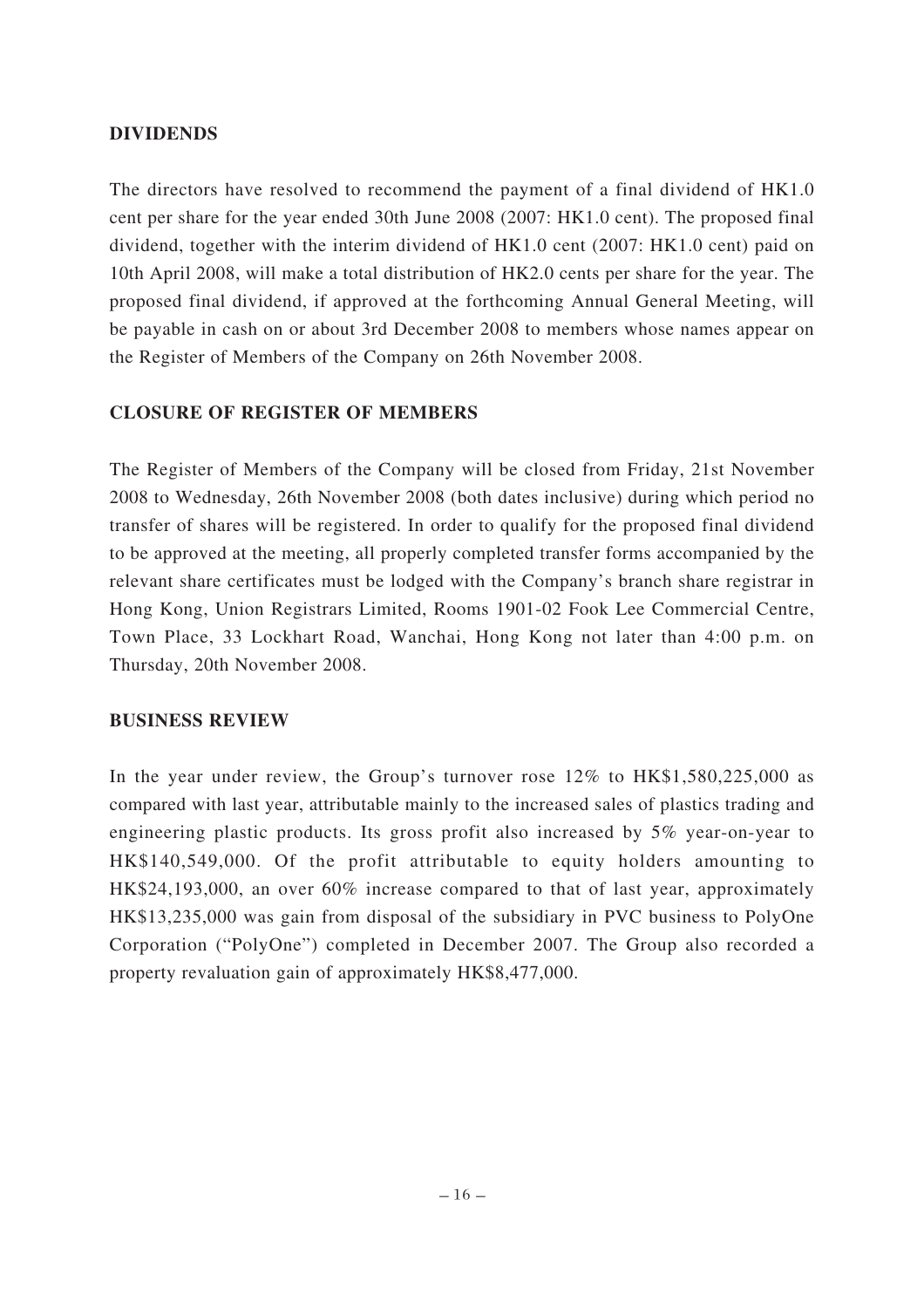It was a challenging year for the industry with oil and material prices climbing to record highs and the US economic downturn affecting consumption sentiment around the world. In China, the implementation of the new labour contract law and reduction in rebates in custom tariffs and preferential taxes pushing up production costs and causing challenges for manufacturers to maintain profitability. However, by applying effective cost control measures and raising product prices to balance the effect due to cost increase, the Group managed to maintain gross profit margin at an average of 9%. Counting on its years of experience, the management was able to map out prudent yet flexible business strategies that navigated the Group across difficult times, maintain its competitiveness and profitability and generate reasonable returns for shareholders.

The three major businesses of the Group all reported stable growth in sales for the year. Revenue from plastics trading business increased by 12% as compared with the same period last year, accounting for about 60% of the Group's total turnover, making the business the major revenue contributor of the Group. During the period under review, revenue from domestic sales had most notable growth, more than double that of the same period last year, mainly caused by the Mainland customers becoming more demanding on quality, especially the quality of imported plastic products after outbreaks of quality problems of China produced plastic products, which favoured the Group's plastic trading business. Furthermore, the Group managed to secure exclusive Greater China region distributorship of some of the products of international brand name plastic manufacturers, which started to bring satisfactory returns to the Group during the year. In addition, the Group gradually increased the selling prices of its products to maintain gross profit margin at a reasonable level to alleviate cost pressure from inflation.

The two major manufacturing businesses managed proportionate growth in turnover, accounting each for about 20% of the total turnover of the Group. Engineering plastics manufacturing business's turnover is 9% higher than that of the same period last year, with gross profit margin maintained high at 17%. Located close to customers in Mainland China, the R&D center of the Group is able to tailor-make products for them and contributed to the double-digit growth in revenue in Eastern China for the review period. However, despite that colorants and compounded plastic resins business recorded 24% growth in turnover, surge in raw material prices, increased expenses resulting from cancellation of certain rebates in customs and preferential taxes and the implementation of the new labour contract law causing increase in cost, resulting in slight loss in these businesses.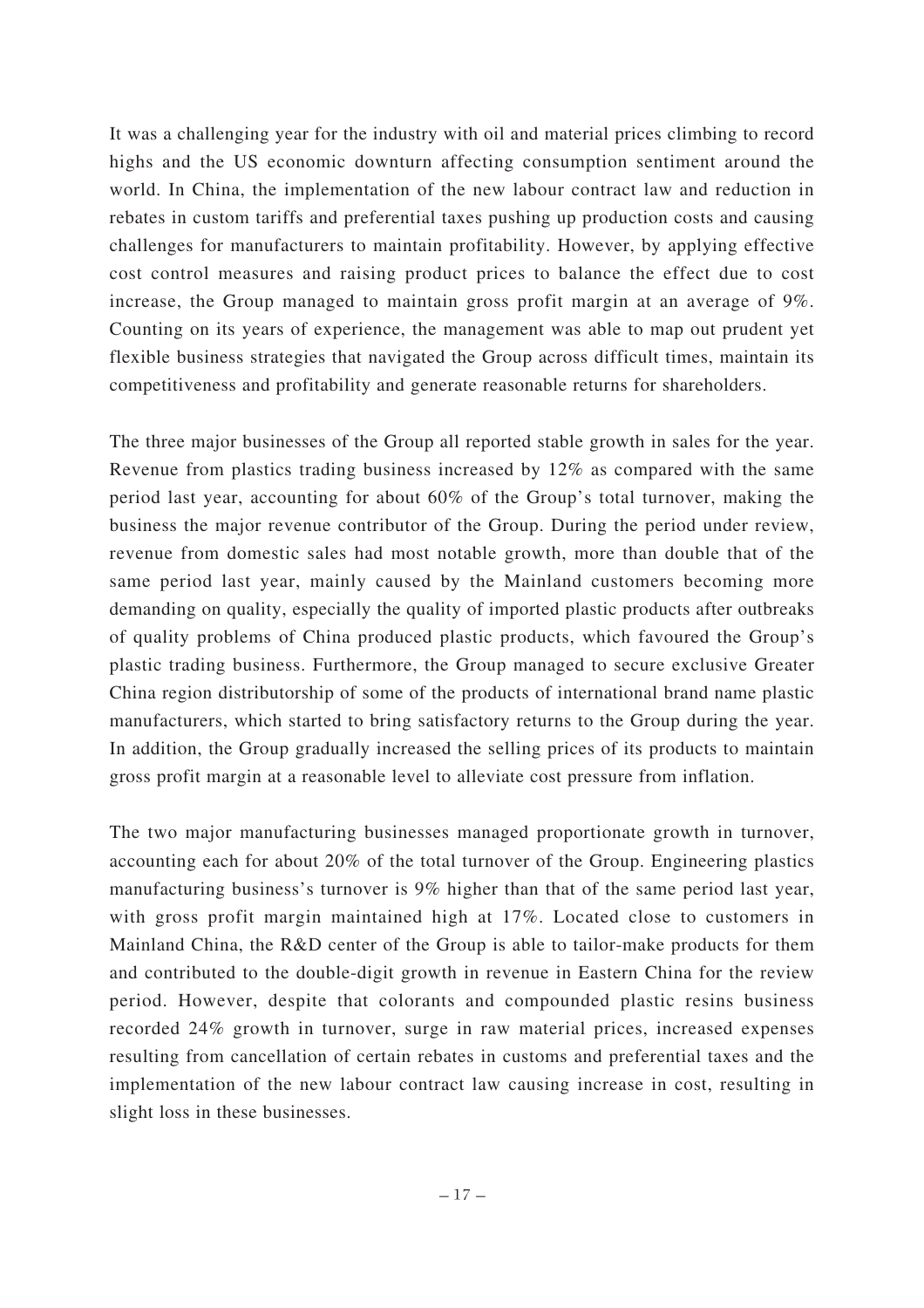During the year under review, the Group completed the disposal of certain assets of its subsidiary to the Dongguan subsidiary of PolyOne, a listed company on the New York Stock Exchange. The transaction generated a gain of HK\$13,235,000 for the Group. This transaction has benefited both parties as it allowed PolyOne to quicken its entry into the China PVC market and the Group to focus resources on developing its core plastics manufacturing and trading business. Subsequent to the disposal, the Group is now holding 5% stake in the Dongguan subsidiary of PolyOne.

### **PROSPECTS**

Based on the current oil price trend, many analysts expect oil price to return to a more reasonable level and related raw materials prices to follow. This will favour the entire plastics industry. By reason thereof the Group holds a positive view in its future business development for it anticipates increase in profitability due to decrease in cost elements.

For the engineering plastics business, encouraged by positive outlook of sales in Mainland China, the Group plans to set up in Shanghai its first engineering plastics plant in Mainland China next year. Apart from enhancing its R&D capabilities and reducing production and transportation expenses, the Group will also be close to its customers hence able to offer tailor made products and services to designated customers, in order to take advantage of the business opportunities offered by the booming economies in Eastern China with Shanghai as its threshold.

The Group will continue to implement cost control measures to achieve greater cost effectiveness to enhance overall operational efficiency. At the same time, the Group will adopt aggressive sales and marketing strategies to broaden its customer base especially among large enterprises.

The implementation of new customs regulations and labour contract law had significantly driven up the Group's labour cost and tax expenses. To enhance competitiveness and reduce costs, the Group, after detail study and consideration, planned to relocate some of the production lines of the processing business in Southern China to Hong Kong, which will benefit the long-term development of its business. Furthermore, the Group will also monitor closely any change in policies in both the Mainland China and Hong Kong, to ensure prompt adjustments to business strategies will be made to adopt itself to the ever-changing market.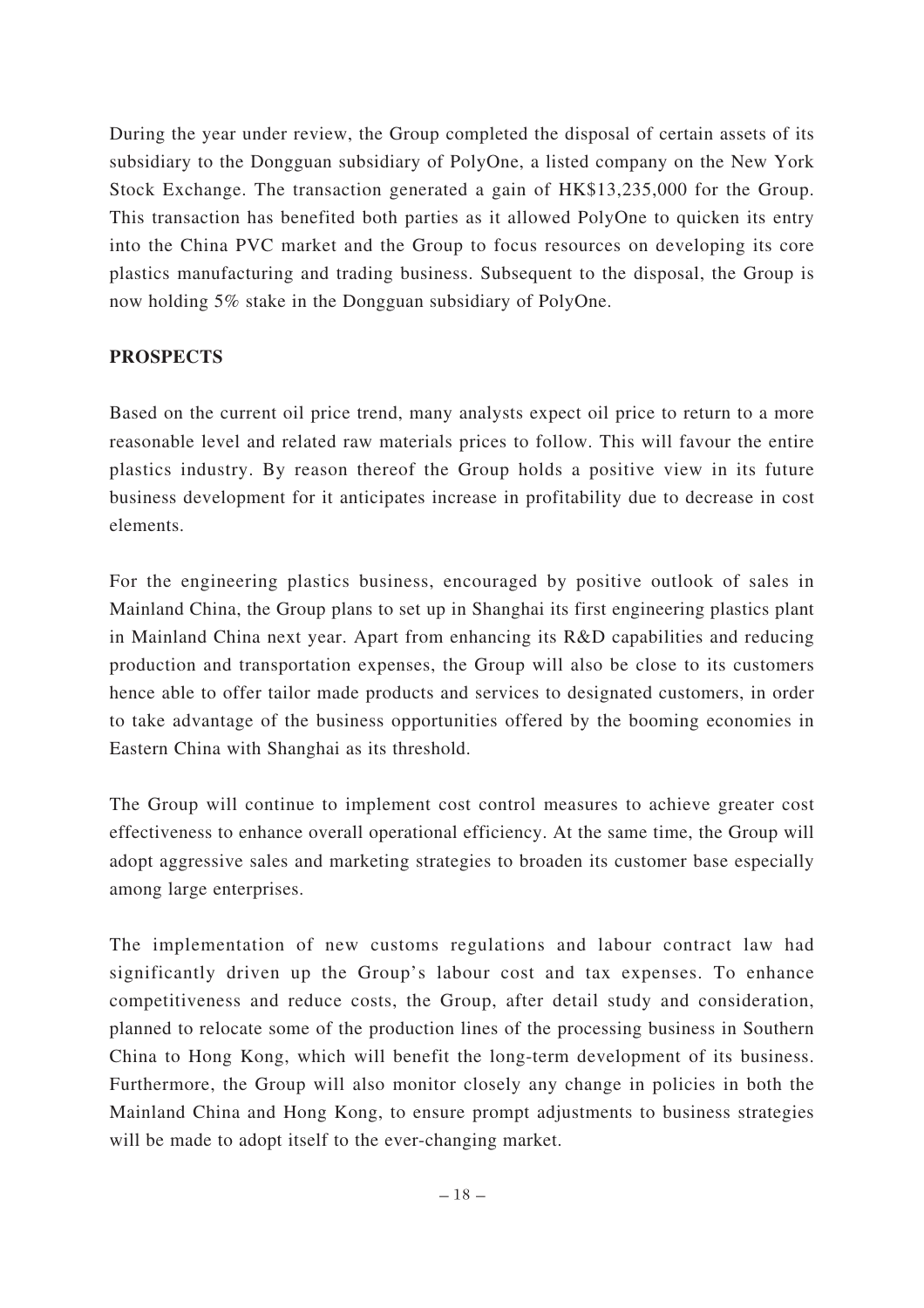I, on behalf of the Board, would like to take this opportunity to express my gratitude to the Group's suppliers, customers and shareholders for their unfailing support, my fellow directors, executives and staff for their hard work in the past year. The Group will, as always, with prudence used its best endeavour to strive for its long-term development and the best interest of the shareholders aiming at attaining more promising results in the coming year.

### **LIQUIDITY AND FINANCIAL RESOURCES**

The Group generally finances its operations with internally generated cashflow and banking facilities provided by its principal bankers. As at 30th June 2008, the Group has available aggregate bank loan facilities of approximately HK\$298,089,000, of which approximately HK\$203,423,000 have been utilised and were secured by corporate guarantees issued by the Company and legal charges on certain leasehold land and buildings and investment properties in the PRC and Hong Kong owned by the Group. The Group's cash and bank balances as at 30th June 2008 amounted to approximately HK\$78,882,000. The Group's gearing ratio as at 30th June 2008 was approximately 53%, based on the total bank borrowings of approximately HK\$208,479,000, together with obligations under finance leases of approximately HK\$5,507,000 and the shareholders' funds of approximately HK\$400,707,000.

### **FOREIGN EXCHANGE RISK**

The Group's borrowings and cash balances are primarily denominated in Hong Kong dollars, Reminbi and US dollars. The Group's purchases were principally denominated in US dollars. The Group closely monitors currency fluctuations and manages its exchange risk by entering into forward exchange contracts from time to time.

At 30th June 2008, the Group had outstanding commitments in respect of forward contracts in order to manage the Group's exposure in foreign currencies from its operations as follows:

|                                         | 2008      | 2007            |
|-----------------------------------------|-----------|-----------------|
|                                         | HK\$'000  | <b>HK\$'000</b> |
| Sell/purchase HK dollars for US dollars | 1,571,000 | 839,280         |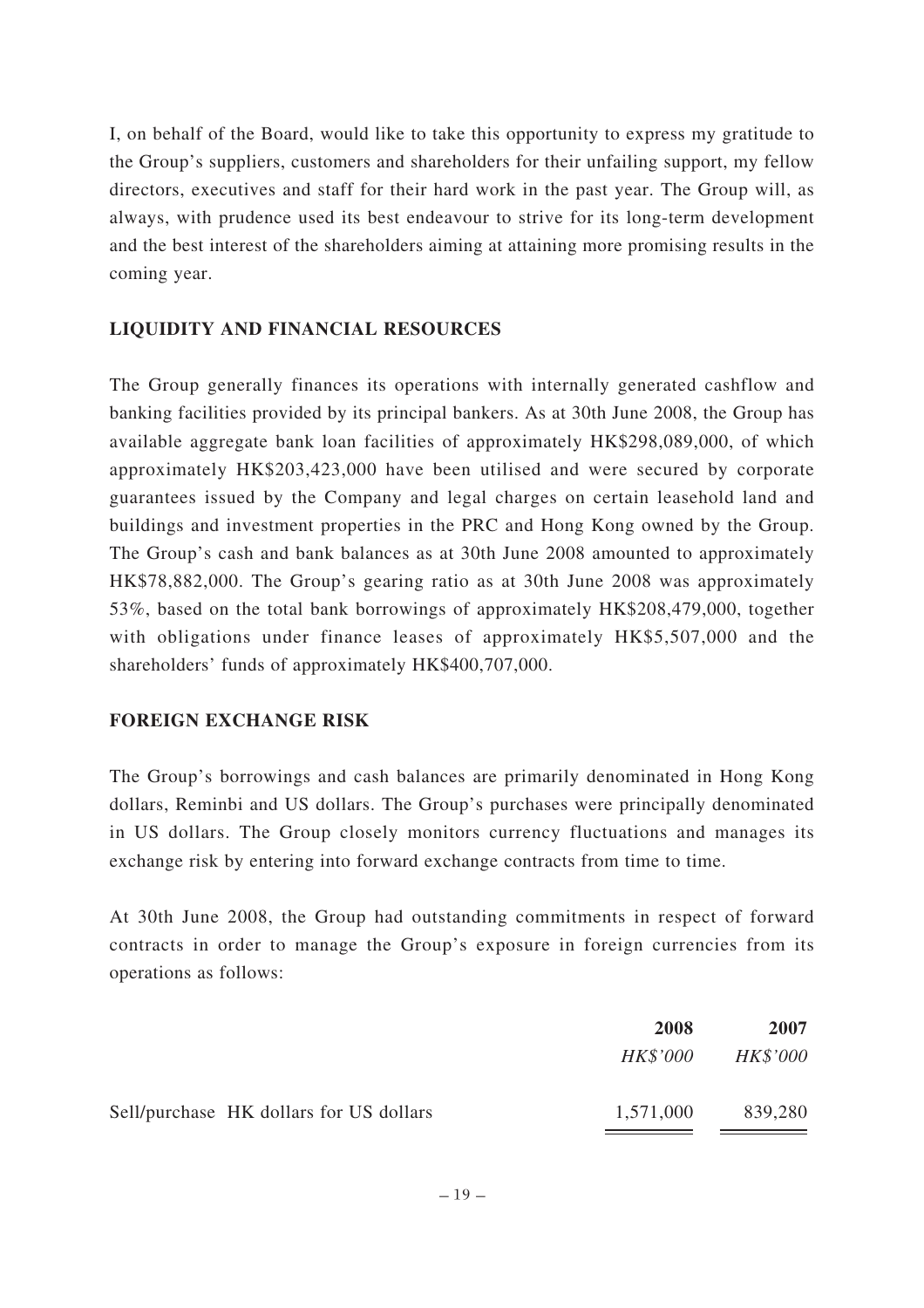### **EMPLOYEE INFORMATION**

As at 30th June 2008, the Group had approximately 820 full-time employees. The Group's emolument policies are formulated on the performance of individual employees and are reviewed annually. The Group has an incentive scheme which is geared to the profit of the Group and the performance of its employees, as an incentive to motivate its employees to increase their contribution to the Group. The Group also provides social or medical insurance coverage, and provident fund scheme (as the case may be) to its employees depending on the location of such employees.

## **PURCHASE, SALE AND REDEMPTION OF THE COMPANY'S LISTED SECURITIES**

The Company has not redeemed any of its shares during the year. Neither the Company nor any of its subsidiaries has purchased or sold any of the Company's listed securities during the year.

# **COMPLIANCE WITH THE MODEL CODE FOR SECURITIES TRANSACTIONS BY DIRECTORS**

The Company has adopted a code of conduct regarding Directors' securities transactions on terms no less exacting than the required standard set out in the Model Code set out in Appendix 10 to the Rules Governing the Listing of Securities ("the Listing Rules") on The Stock Exchange of Hong Kong Limited ("HKSE"). Having made specific enquiry to all Directors of the Company, all Directors have confirmed that they had complied with the required standard set out in the Model Code and the Company's code of conduct regarding Directors' securities transactions during the period.

### **CORPORATE GOVERNANCE PRACTICE**

The Company is committed to the establishment of good corporate governance practices and procedures which serve as an important element of risk management throughout the growth and expansion of the Company. The Company emphasizes on maintaining and carrying out sound, solid and effective corporate governance principles and structures.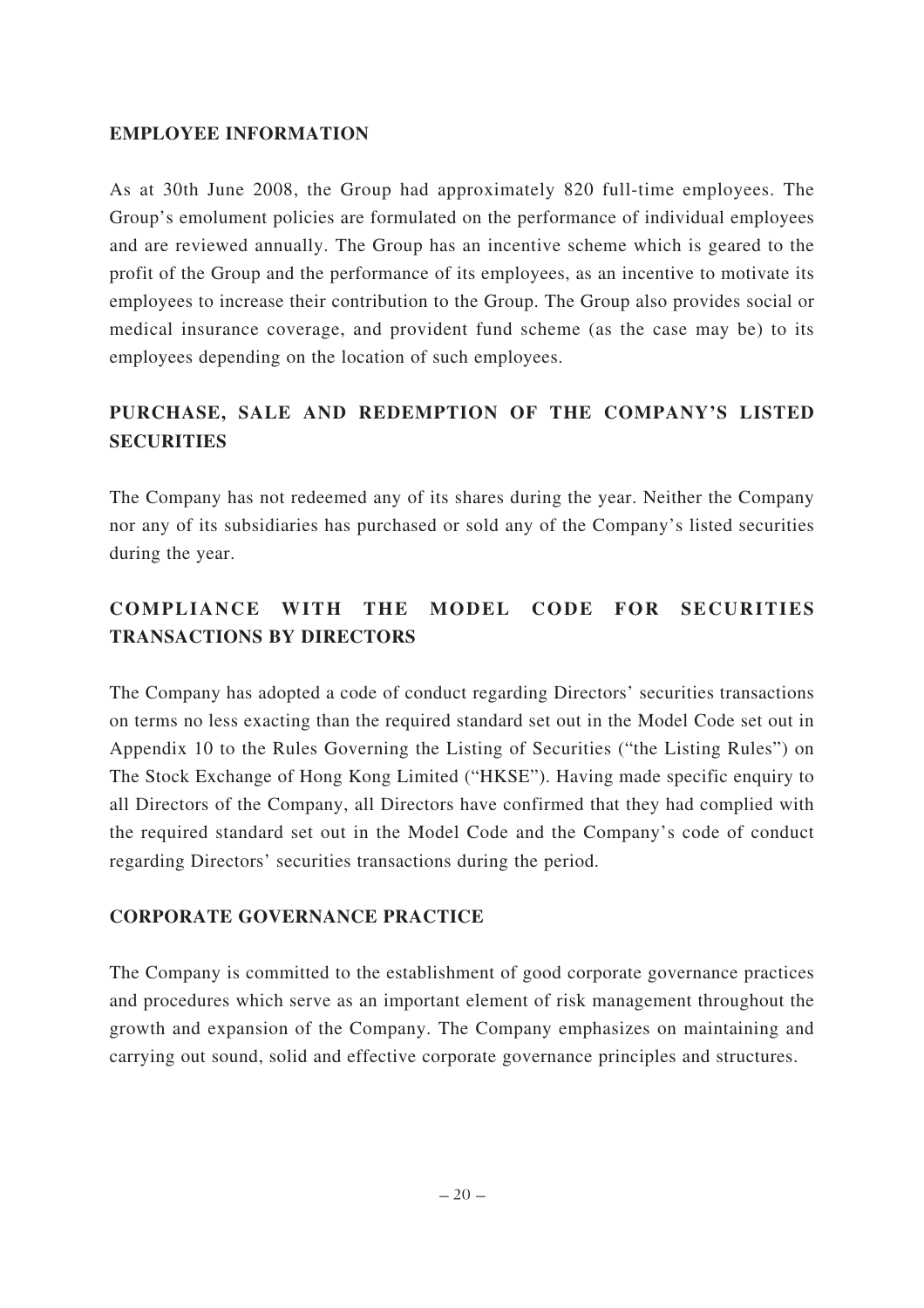The Company has complied with the applicable code provisions of the Code on Corporate Governance Practices (the "Code") as set out in Appendix 14 of the Listing Rules throughout year ended 30th June 2008, except for deviation of the code provisions A.2.1 and A.4.1 of the Code as mentioned below.

According to the code provision A.2.1, the roles of chairman and chief executive officer should be separate and should not be performed by the same individual. Up to the date of this annual report, the Board has not appointed an individual to the post of chief executive officer. The roles of the chief executive officer have been performed collectively by all the executive directors, including the chairman, of the Company. The Board considers that this arrangement allows contributions from all executive directors with different expertise and is beneficial to the continuity of the Company's policies and strategies. Going forward, the Board will periodically review the effectiveness of this arrangement and considers appointing an individual to chief executive officer when it thinks appropriate.

Code Provision A.4.1 stipulates that non-executive directors should be appointed for a specific term, subject to carry out on re-election. The Company's independent nonexecutive directors were not appointed for a specific term but is subject to retirement by rotation and re-election at the annual general meeting of the Company in accordance with the Company's bye-laws.

For the purpose of further enhancing the internal control systems, the Company has engaged an external consultant to carry out an on-going project to conduct independent internal review and to evaluate major operations of the Group. During the year, the Board has reviewed the effectiveness of the internal control system of the Company and its subsidiaries with no material issues noted.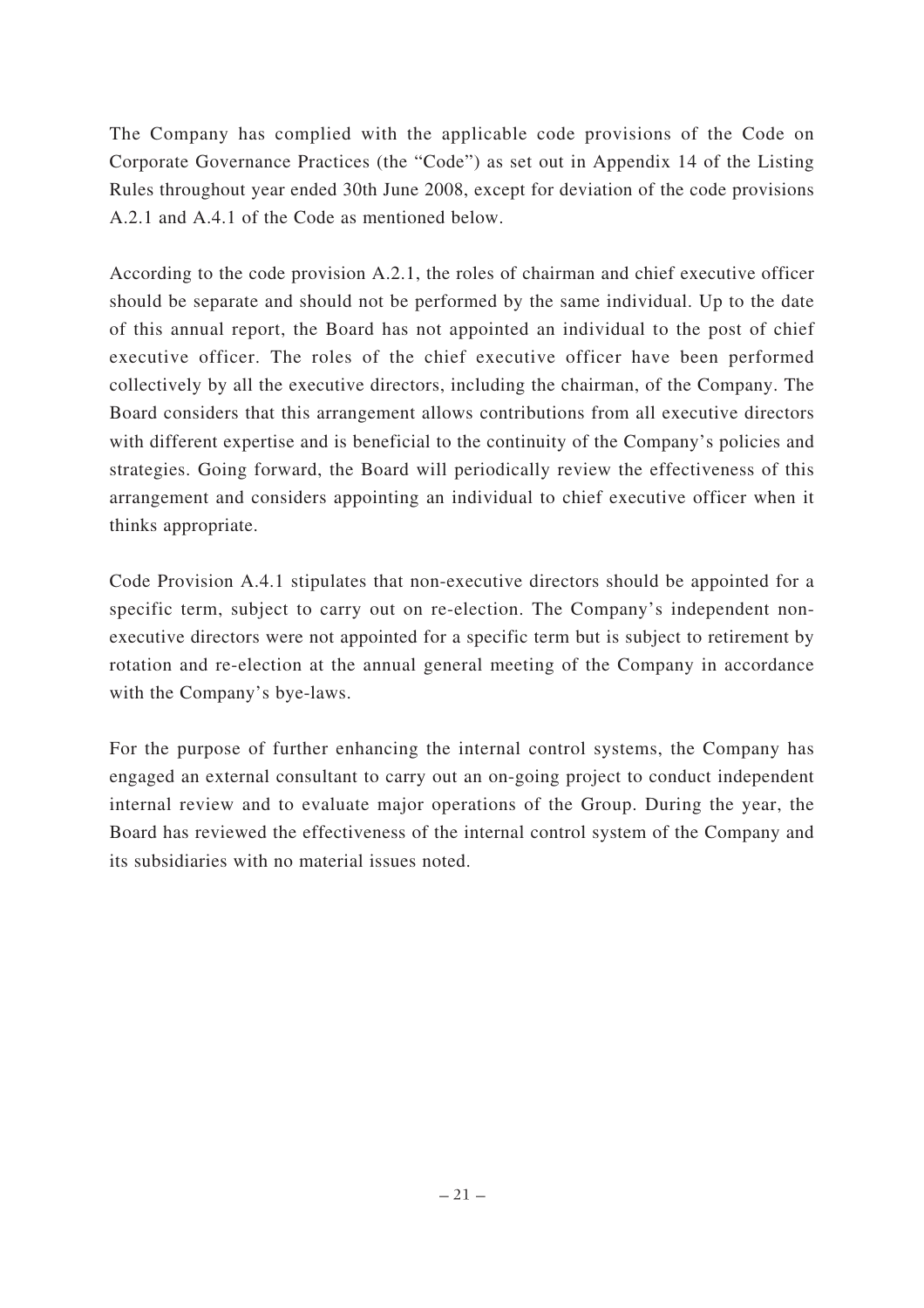### **AUDIT COMMITTEE**

The Audit Committee provides an important link between the Board of Directors and the Company's auditor in matters coming within the scope of the group audit. It also reviews the effectiveness of the external audit and of internal controls and risk evaluation. The Audit Committee comprises three Independent Non-executive Directors, namely Mr HO Wai Chi, Paul, Mr FONG Pong Hing and Mr CHAN Dit Lung. The Audit Committee has reviewed with management the accounting principles and practices adopted by the Group and discussed internal controls and financial reporting matters including a review of the annual financial statements for the year ended 30th June 2008 with the Directors.

### **REMUNERATION COMMITTEE**

The Company has formulated written terms of reference for the Remuneration Committee which stated clearly its authorities and duties in accordance with the requirements of HKSE. The remuneration committee consists of three independent nonexecutive directors, namely Mr HO Wai Chi, Paul, Mr FONG Pong Hing and Mr CHAN Dit Lung and an executive director, Mr HUI Sai Chung.

The Remuneration Committee is responsible for ensuring formal and transparent procedures for developing remuneration policies and overseeing the remuneration packages of the executive Directors and senior management. It takes into consideration on factors such as salaries paid by comparable companies, time commitment and responsibilities of Directors and senior management. The Remuneration Committee meets at least once a year to assess the performance and review the annual salaries and bonus of the senior executives. The remuneration committee held one meeting during the year ended 30th June 2008.